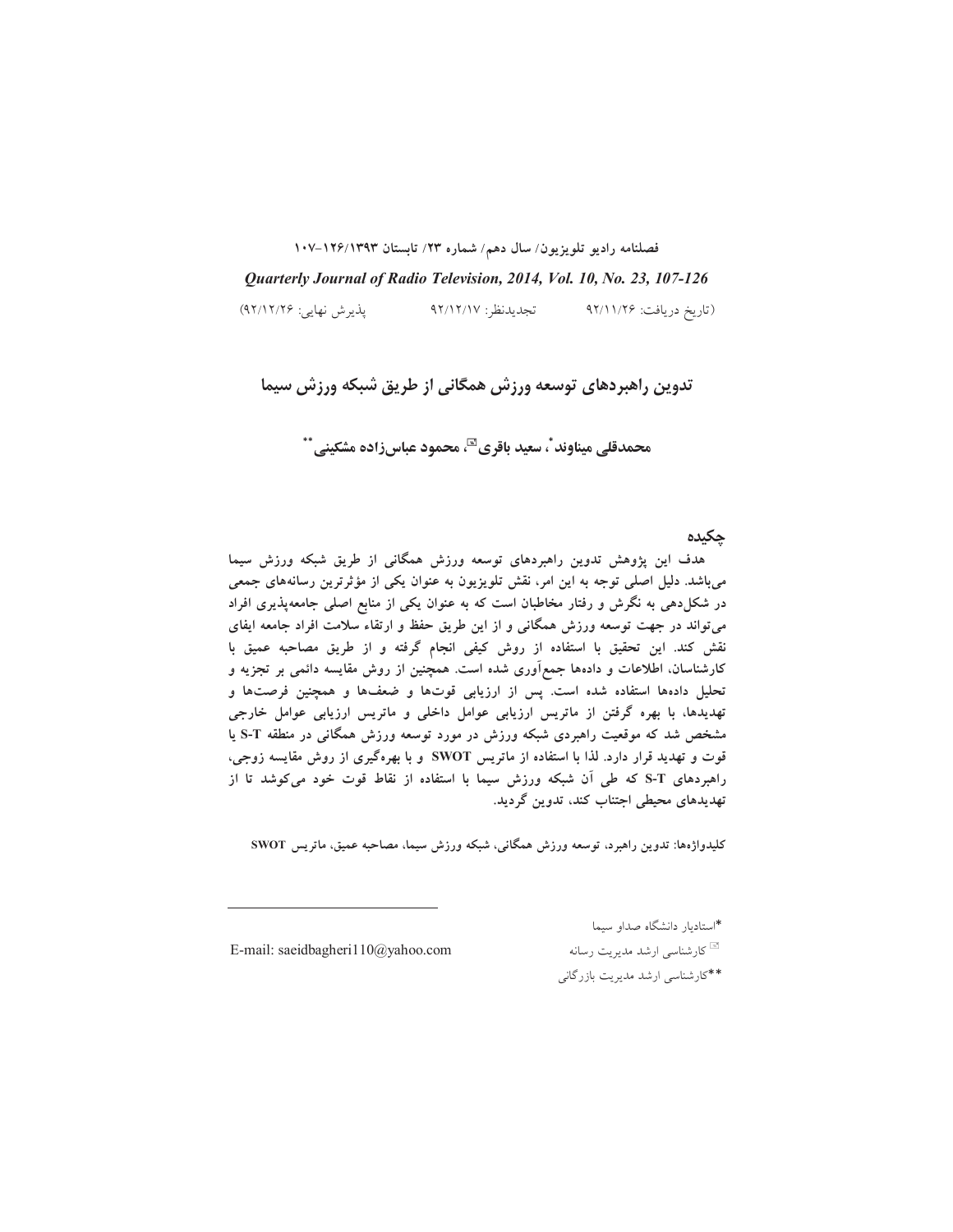مقدمه

انسان سالم رکن اساسی توسعه پایدار است و جامعه سالم نیازمند انسانهای سالم می باشد چرا که "در فرایند توسعه، داشتن نیروی انسانی سالم و جامعهای که بیشتر افراد آن از عمر طولانی همراه با سلامتی برخوردار باشند، از شاخص های مهم توسعه انسانی و فرهنگی به حساب می آید" (آقاجانی و نادری;ژاد به نقل از ازکیا، ۱۳۹۰، ص ۱۴۱).

با پیشرفت تکنولوژیکی و گسترش تسهیلات و امکانات رفاهی امروزی شاهد ماشینی شدن هرچه بیشتر زندگی و کاهش روزافزون فعالیتهای جسمانی هستیم. این روند زمینه بروز بسیاری از مشکلات و ناراحتیهای جسمانی و روانی را فراهم ساخته است. بهرهگیری از ابزارها و امکانات رفاهی در تمام فعالیتهای زندگی آثار و عوارض سوءِ، نظير کم تحرکي را سبب گرديده و در نتيجه حرکت و فعاليتهاي جسماني را که یکی از نیازهای اساسی بدن انسان جهت انجام فعل و انفعالات زندگی بشر میباشد، كاهش داده و سلامت افراد جامعه را به مخاطره انداخته است. كم تحركي و فقر حركتي در هر سنی با عوارض جانبی چون چاقی، ضعف عضلات، بیماریهای دستگاه گردش خون، بیماریهای تنفسی و اختلالات روانی و ... همراه است که این امر در طولانی-مدت می تواند سلامت جامعه را تهدید کند.

بر اساس آمار وزارت بهداشت و درمان، بیش از ۴۱ درصد علل مرگومیر به پنج بیماری مربوط بوده که عامل سه بیماری ناشی از کمتحرکی است (عادلخانی و همکاران، ۱۳۹۱، ص۸). کاهش تحرک و فعالیت بدنی در زندگی روزمره، ضرورت پرداختن به ورزش و تربیت بدنی را بیش از پیش ایجاب میکند و انجام مستمر و منظم حرکات بدنی در این راستا، امری لازم و حیاتی به نظر می رسد. سازمان بهداشت جهانی در اقدامی فراگیر سه شاخص برای سنجش سلامت و تندرستی بین ملل گوناگون ارائه کرده است: ١- بیماریها ٢- مرگومیر ٣- کامیابی. به همین دلیل، کشورهای جهان می کوشند با اقدامهای مناسب، به سطح مطلوبی در سه شاخص یاد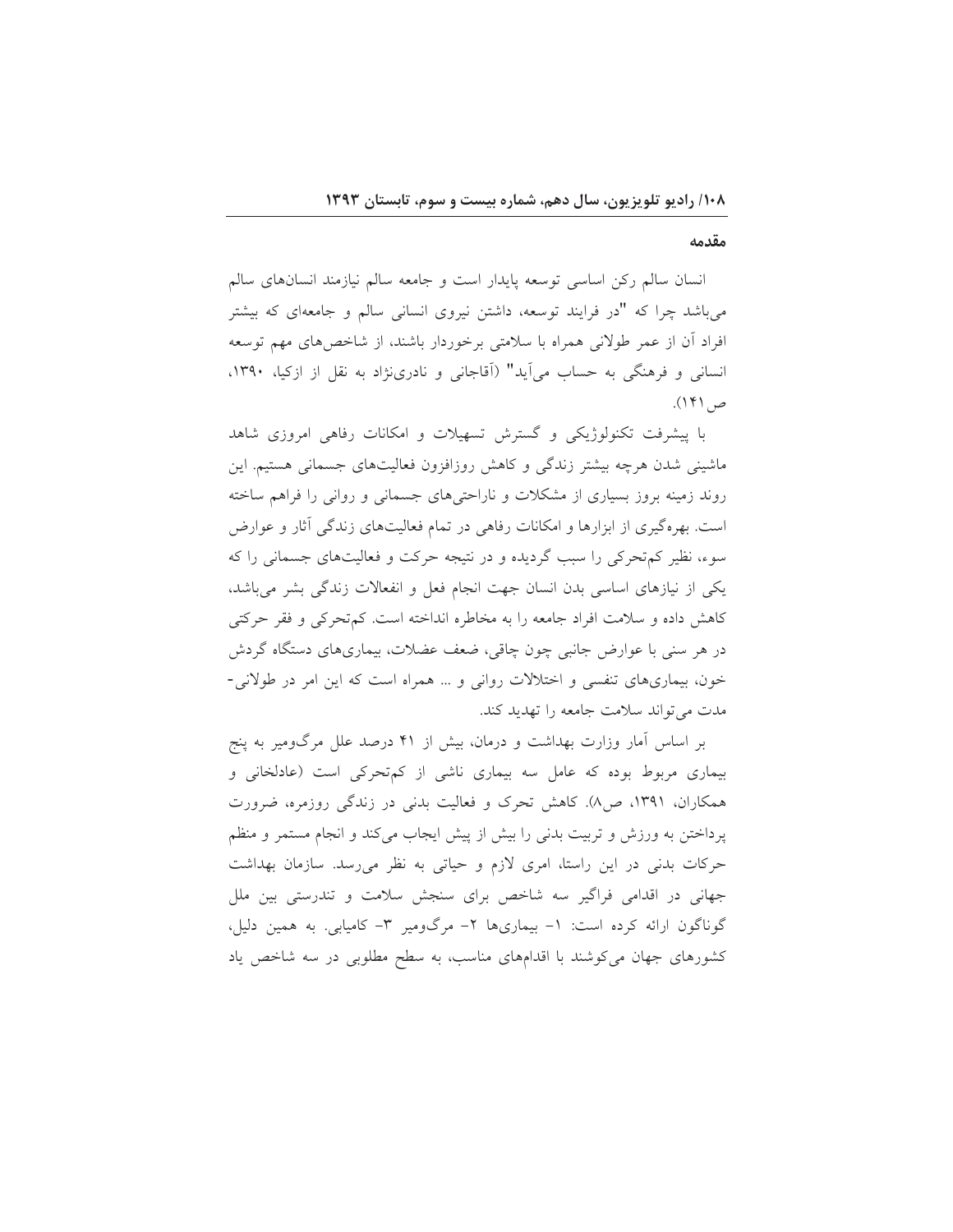شده دست پابند. در این راستا «ورزش همگانی» به عنوان بخشی از سیاستهای ملی سلامت در دستور کار دولتها قرار گرفته است (گائینی، ۱۳۸۷، ص۱۱).

امروزه ورزش همگانی به لحاظ وسعت دامنه شمول، قابل اجرابودن در اماکن گوناگون، کمهزینهبودن و در دسترس بودن و سهولت اجرا برای تمامی اقشار و سنین مختلف جامعه، به شدت مورد توجه دانشمندان و دانشپژوهان تربیتبدنی و علوم ورزشی قرار گرفته است (معتمدین و همکاران، ۱۳۸۸، ص۷۶). ورزش همگانی می تواند به عنوان روشی ارزان برای مقابله با بیماریهای قلبی و عروقی، سرطانها، فشارخون، اضافه وزن، دیابت نوع دوم، افسردگی و فشارهای روحی و ناهنجاریهای اجتماعی چون اعتیاد و معضلات ناشی از بیکاری و همچنین راهی برای کاهش هزینههای درمانی و … باشد.

طبق یافتههای علمی میانگین تعداد افرادی که تحت پوشش هیأتهای ورزش همگانی به ورزش می پردازند ۵/۹۲ درصد جمعیت کشور است و ایران در مقایسه با ۲۰ کشور منتخب جهان در ردیف آخر قرار میگیرد. در برخی استانهای کشور این میزان حتی به ۰/۰۰۷ درصد جمعیت نیز تقلیل می یابد. این آمارها و یافتهها نشاندهنده زندگی توأم با سکون و بیتحرکی اکثریت مردم ایران میباشد. امروزه شاهد آمارهای تکاندهنده مرگومیرهای زودرس و گسترش بیماریهای ناشی از فقر حرکتی در جامعه هستیم (مظفری و قره، ۱۳۸۴).

نتايج پژوهش ها نشان مىدهند كه گسترش ورزش همگانى بايد سرلوحهٔ برنامههاى درازمدت کشورها قرار گیرند؛ در غیر این صورت باید در انتظار آمارهای نگرانکنندهٔ بیماریها، غیبت از کار بر اثر بیماریهای ناشی از کم تحرکی، افزایش مرگومیر و کاهش سطح بهداشت و سلامت عمومی در جامعه باشیم (غفرانی و همکاران، ۱۳۸۹).

امروزه تأثیر شگرف رسانهها بر افراد جامعه انکارناپذیر است. از این روی نقش رسانهها در آگاهیٖدادن به جامعه و تشویق آحاد مردم به منظور جلب و علاقهمند ساختن أنها و تقویت گرایش به فعالیتهای ورزشی به طور اخص و تعمیم و گسترش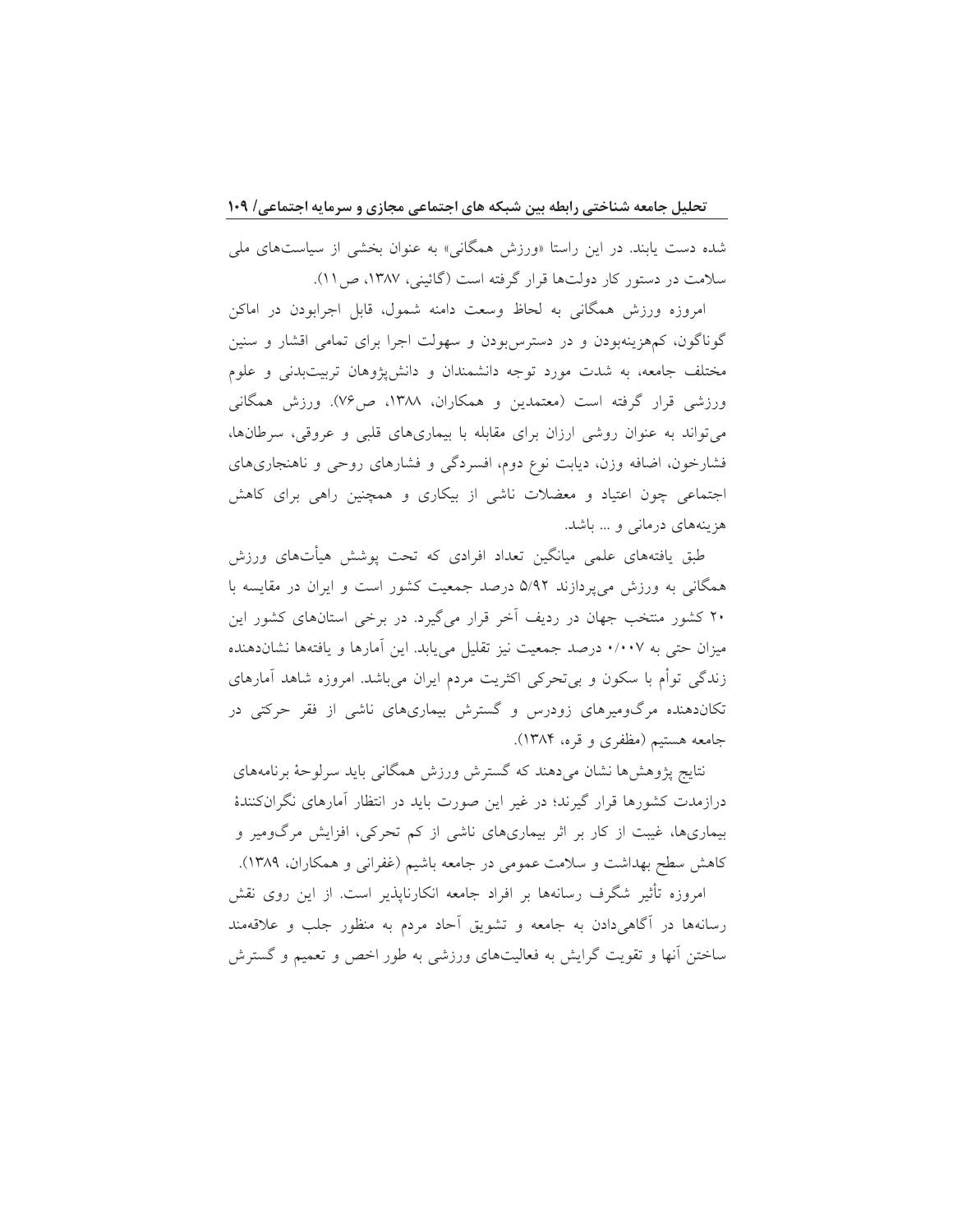ورزش همگانی بسیار حائز اهمیت است (سیدعامری و محمدآلق، ۱۳۹۱). با این حال ورزش همگانی در کشور ما نهادینه نشده و رسانهها علی رغم داشتن ظرفیتهای بالقوه برای نهادینه کردن ورزش همگانی در کشور، به ورزش قهرمانی و حرفهای توجه دارند (روشندل اربطانی،۱۳۸۶) و این در حالی است که لزوم توجه به ورزش همگانی در اصل سوم قانون اساسی جمهوری اسلامی ایران مورد تأکید قرار گرفته است.

نتايج بررسي هاي مختلف، يكي از مهمترين دلايل توسعه نيافتگي لازم در زمينه ورزش همگانی را بی توجهی رسانهها از جمله تلویزیون دانستهاند (قاسمی و همکاران، ۱۳۸۶). علی رغم کمکاری رسانههای کشور در زمینه توسعه ورزش همگانی، یافتههای علمی بیانگر این است که رسانهها میتوانند نقش مثبتی در جذب و افزایش مشارکت شهروندان در برنامههای ورزش همگانی داشته باشند که در این میان نقش تلویزیون بسیار تأثیرگذار است (سیدعامری و محمدآلق، ۱۳۹۱). در همین زمینه مول (۱۹۹۷) در تحقیقش به رابطه معناداری بین رسانهها و توسعه ورزش همگانی دست یافت. گرین٫وود و هینینگز ٔ (۱۹۹۶) نیز معتقدند که بین تبلیغات رسانهای و تغییر نگرش نسبت به فعالیت بدنی رابطه معناداری وجود دارد.

طبق یافتههای روشندل اربطانی (۱۳۸۶) علی(غم اثر معنیدار رسانهها بر نهادینه-سازی ورزش همگانی، رسانههای جمعی به اشاعه باورهای مطلوب و ترویج یا بازتولید ارزش های متناسب با امر توسعه ورزش های همگانی در جامعه آن طور که باید و شايد نمي پردازند.

طبق یافتههای پژوهش قاسمی و همکاران (۱۳۸۶) نیز بین نقش موجود و نقش مطلوب برنامههای ورزشی در توسعه ورزش اختلاف معنیداری وجود دارد. آنها همچنین توسعه ورزش همگانی را به عنوان اولویت نخست وضعیت مطلوب برنامههای ورزشی تلویزیون معرفی کردهاند.

 $1$  Mull

 $2$  Greenwood & Hinnings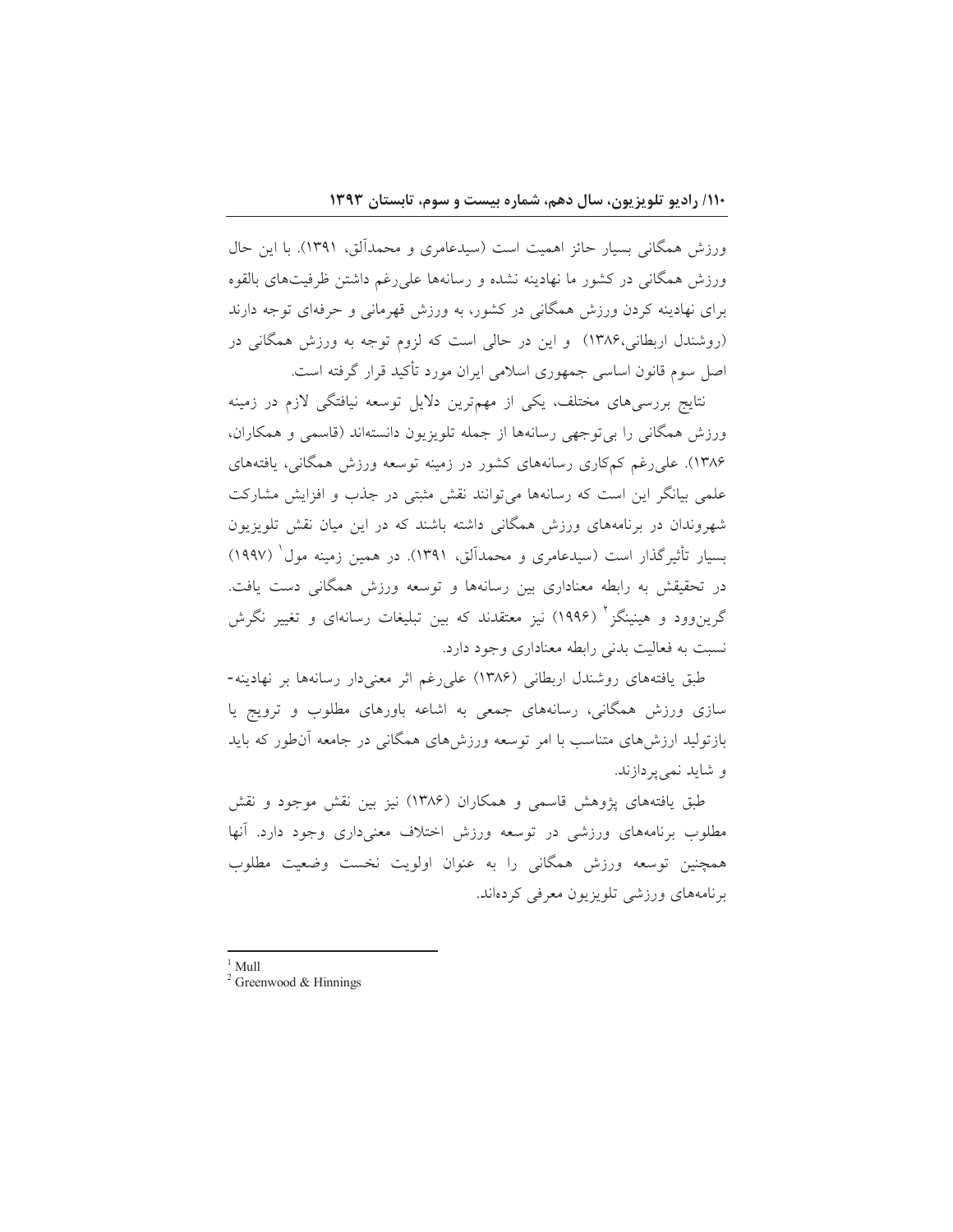غفوری و همکاران (۱۳۸۲) معتقدند رسانههای جمعی اثر معنیداری روی تغییر نگرش و رفتار مردم نسبت به ورزش2ردن دارند. البته این اثر در مورد نگرشها (صرفاً اعتقاد به فعالیت بدنی) بیشتر بود. رسانههای جمعی به طور کلی ترجیح میدهند به ترویج و نشر ورزش قهرمانی بپردازند. دلیل این امر سود اقتصادی حاصل از این بخش از ورزش است. مرادی و همکاران (۱۳۹۰) نیز معتقدند با وجود تأثیر رسانههای ورزشی بر توسعه ورزش همگانی، رسانههای ورزشی توجه مناسب و مطلوبی به این امر نداشتهاند و در برنامهریزی خود زمان لازم را به ورزش همگانی اختصاص نمی-دهند و بیشتر برنامهسازی مختص ورزشهای قهرمانی و حرفهای است. این امر در شرایطی است که ورزش همگانی پایه توسعه ورزش قهرمانی و حرفهای است (مول، ۱۹۹۷). جکسون` (۱۹۹۱) نیز نشان میٖدهد که اثر رسانههای جمعی بر افزایش آگاهی مردم در مورد فعالیت بدنی ۸۷ درصد و روی تغییر رفتار و گرایش به فعالیت بدنی ۳۰ در صد است.

شبکه تازه تأسیس ورزش سیما که در تابستان سال ۱۳۹۱ به طور رسمی افتتاح شده و به طور تخصصی حوزه ورزش را پوشش میدهد، میتواند در زمینه توسعه ورزش همگانی و جبران کم توجهی به ورزش همگانی نقشی مهم ایفاء کند، به همین سبب شایسته است تا با دیدی بلندمدت و تدوین راهبردهای مناسب، زمینهساز توسعه ورزش همگانی در سطح کشور باشد. چرا که رخدادهای چند دهه گذشته همراه با نیازهای جدید حادث در این سالها از چندان خصوصیاتی برخوردارند که با تکیه صرف بر برنامههای متداول و غیرمنعطف نمیٍتوان با این رخدادها و نیازها مقابله و همگامی کرد. از این رو از سه دهه قبل توجه مدیران و صاحبنظران به مدیریت و برنامهریزی راهبردی جلب شده است. مدیریت راهبردی فرایندی است که از طریق آن، سازمانها محیط داخلی و خارجی خود را تحلیل کرده و از آن شناخت کسب میکنند. علاوه بر آن مسیر راهبردی خود را پایهگذاری و راهبردهایی را خلق می کنند که آنها را

<sup>1</sup> Jackson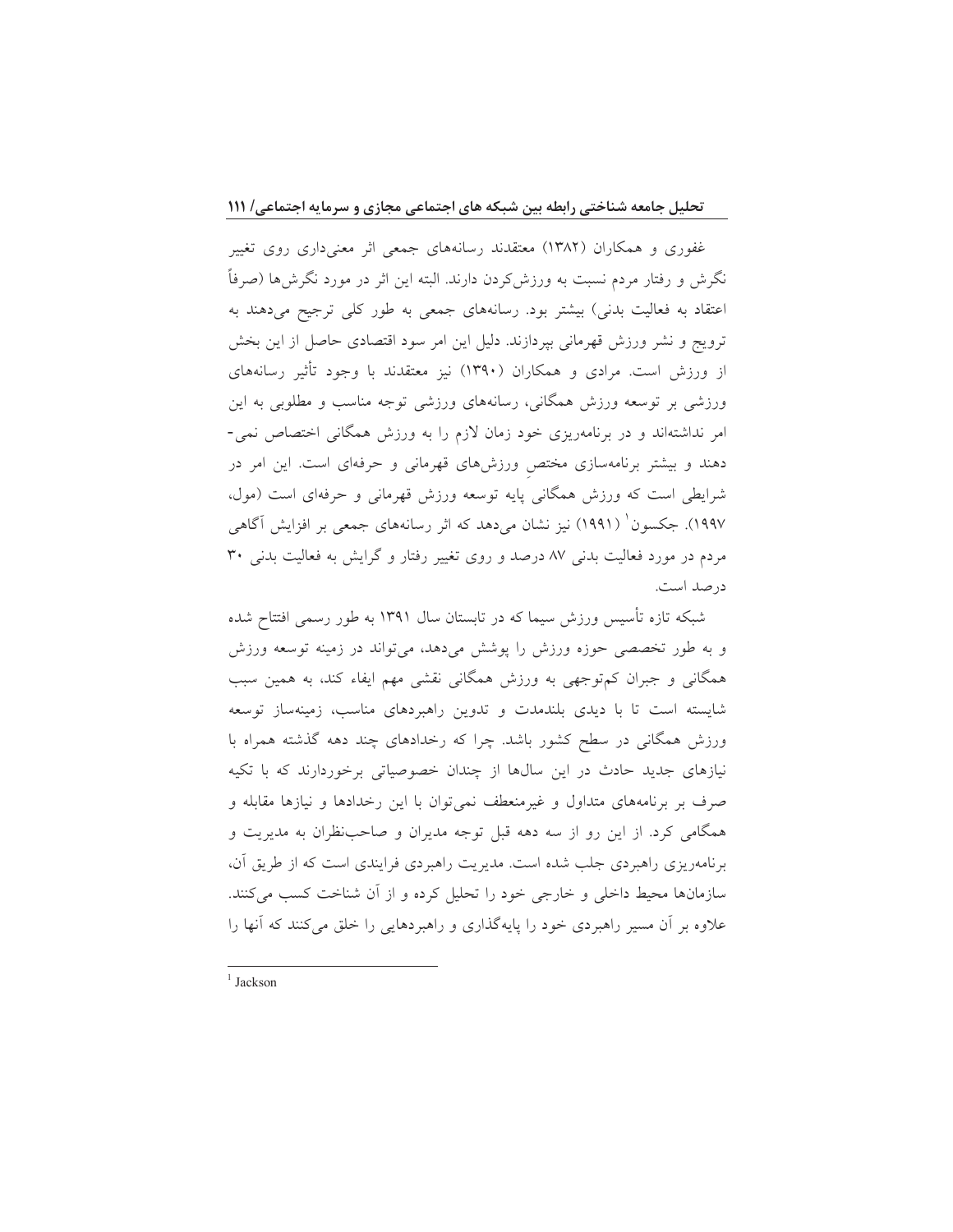در رسیدن به اهداف تعیین شده کمک میکند. بررسی عملکرد سازمانهای ورزشی حاکی از این است که سازمانهایی که برای دستیابی به اهداف خود از مدیریتی قوی و مبتنی بر برنامهریزی راهبردی استفاده کردهاند، در فعالیتهای خود به موفقیتهای چشمگیری نائل شدهاند (سیف پناهی و همکاران، ۱۳۹۰).

با توجه به مقدمهای که گفته شد و با در نظر گرفتن اینکه یکی از مهمترین اهداف شبکه ورزش سیما توسعه ورزش همگانی در کشور میباشد، در این پژوهش برأنیم تا از طريق فرايندي علمي، راهبردهاي توسعه ورزش همگاني از طريق شبكه ورزش سيما را تدوين نماييم.

# روش شناسي تحقيق

این تحقیق با استفاده از روش کیفی انجام شده است. برای این منظور، اطلاعات .<br>مورد نیاز از طریق مصاحبه عمیق با کارشناسان حوزههای رسانه و ورزش و مدیران و برنامهسازان ورزشی جمع آوری گردیده است. در این تحقیق نمونهگیری به صورت غیراحتمالی هدفمند و با استفاده از قاعده اشباع انجام گرفته است، به این ترتیب که مطالعه با مصاحبه با ۱۵ نفر کارشناس شروع شد و تا رسیدن به مرحله اشباع نظری، یعنی هنگامی که مضامین جدیدی از سوی مشارکتکنندگان مطرح نشد، ادامه یافت.

برای تجزیه و تحلیل دادهها نیز از فن مقایسهی دائمی بهره گرفته شده است. این شیوه که برای تحلیل دادههای کیفی به کار میرود، شامل چهار مرحله است: ۱.مقایسه و قرار دادن وقایع در دستههای معین ٢.تدقیق و پالایش دستهها ٣.جستجو برای یافتن انواع روابط و مضمونهای مشترک میان دستهها ۴.ساده کردن و ترکیب دادهها در یک ساختار نظری منسجم (ویمر و دومنیک، ۱۳۸۹). در مرحله بعد با استخراج و اولويتبندي نقاط قوت و ضعف داخلي و فرصتها و تهديدهاي خارجي، و تشكيل ماتریس ارزیابی عوامل داخلی ٔ و ماتریس ارزیابی عوامل خارجی ٌ، موقعیت راهبردی

<sup>&</sup>lt;sup>1</sup> Internal Factor Evaluation (IFE) Matrix

<sup>2</sup> External Factor Evaluation (EFE) Matrix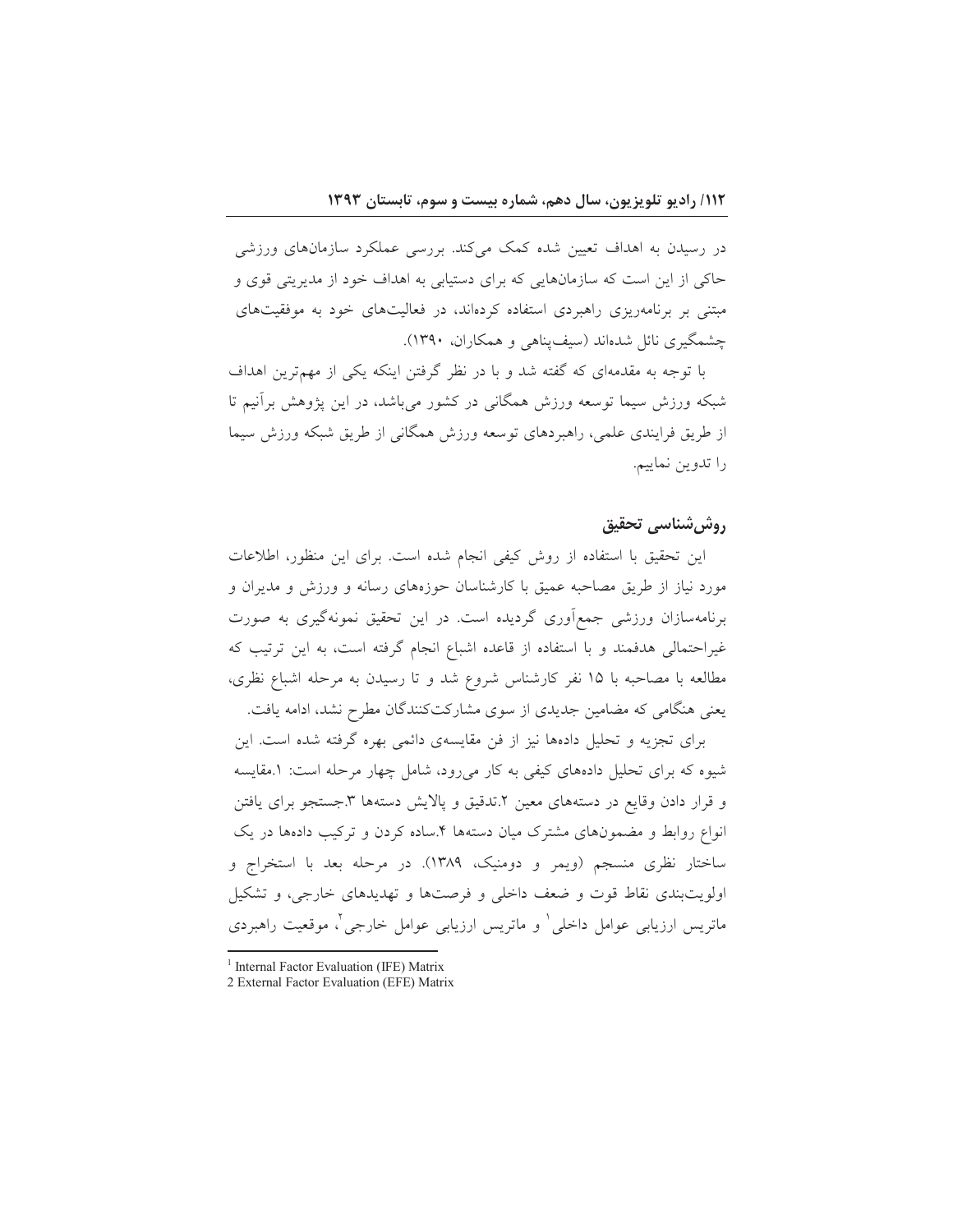شبکه ورزش سیما در موضوع توسعه ورزش همگانی مشخص شد. نهایتاً با بهره گرفتن از ماتریس SWOT، راهبردهای مطلوب با استفاده از روش مقایسه زوجی، شناسايي وتدوين گرديد.

### يافتههاى تحقيق

يس از مصاحبه با كارشناسان و ضبط و پيادهكردن و تجزيه و تحليل پاسخهاي آنان، نقاط قوت و ضعف داخلی و فرصتها و تهدیدهای خارجی شبکه ورزش در رابطه با توسعه ورزش همگانی شناسایی گردید. و برای مشخص کردن وضعیت راهبردی شبکه ورزش سیما در مورد توسعه ورزش همگانی، ماتریس ارزیابی عوامل داخلی و ماتریس ارزیابی عوامل خارجی تشکیل داده شد.

ماتریس ارزیابی عوامل داخلی حاصل بررسی استراتژیک عوامل داخلی سازمان می باشد. این ماتریس نقاط قوت و ضعف اصلی سازمان را تدوین و ارزیابی می نماید. در این ماتریس، قوتها و ضعفها در یک ستون ماتریس قرار می گیرند و با استفاده از ضرایب و رتبههای خاصی امتیازبندی میشوند تا مشخص شود که سازمان در مجموع به لحاظ عوامل درونی دارای قوت است یا ضعف.

صرف نظر از تعداد عاملی که در ماتریس ارزیابی عوامل داخلی گنجانده می شود، جمع نمرههای نهایی بین ۱ تا ۴ خواهد بود و میانگین آنها ۲/۵ میباشد. اگر نمره نهایی سازمان کمتر از ۲/۵ باشد، بدین معنی است که سازمان از نظر عوامل داخلی دچار ضعف است و اگر این نمره بیش از ۲/۵ باشد، بیانگر این است که سازمان از نظر عوامل درونی دارای قوت میباشد.

ماتریس ارزیابی عوامل خارجی نیز پس از شناسایی فرصتها و تهدیدهای خارجی، تشکيل مي شود.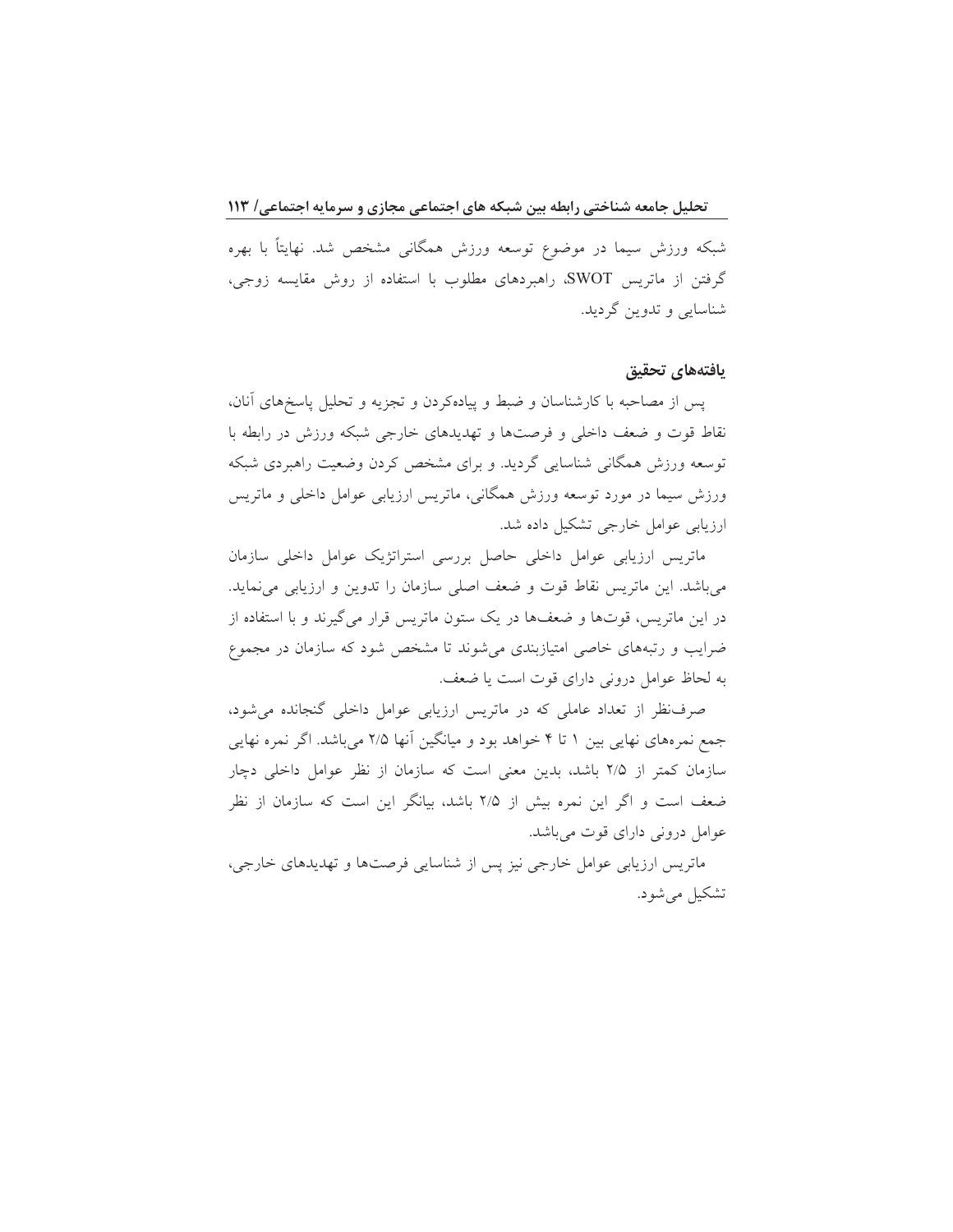در این ماتریس، فرصتها و تهدیدها در یک ستون ماتریس قرار میگیرند و با استفاده از ضرایب و رتبههای خاصی امتیازبندی میشوند تا مشخص شود که سازمان در مجموع به لحاظ عوامل خارجی دارای فرصت است یا تهدید.

در ماتریس ارزیابی عوامل خارجی نیز، صرف نظر از تعداد عواملی که موجب فرصت یا تهدید سازمان میشوند، هیچگاه مجموع نمرههای نهایی برای سازمان به بیش از ۴ و هیچگاه این جمع به کمتر از یک نمی رسد. میانگین این جمع ۲/۵ می شود. اگر این عدد به ۴ برسد بدین معنی است که سازمان در برابر عواملی که موجب تهدید و فرصت می شوند به صورتی بسیار عالی واکنش نشان میدهد. عدد ۱ بیانگر این است که شرکت نتوانسته از عواملی که فرصت یا موقعیت ایجاد میکنند بهرهبرداری نماید یا از عواملی که موجب تهدید میگردند، احتراز نماید.

| نمره                            | رتبه | ضريب اهميت<br>(وزن)                                                 | قوتها                                                                            | کد                |
|---------------------------------|------|---------------------------------------------------------------------|----------------------------------------------------------------------------------|-------------------|
| $\cdot/\Lambda$                 | ٣    | $\cdot$ / $\cdot$ $\varphi$                                         | در حال حاضر برنامههایی با موضوعیت ورزش همگانی از<br>شبکه ورزش در حال پخش شدن است | $S_1$             |
| .75                             | ۴    | $\cdot$ / $\cdot$ $\varphi$                                         | وجود امكانات و تجهيزات فني مناسب براي ساخت برنامه                                | S <sub>Y</sub>    |
| $\cdot$ /18                     | ۴    | $\boldsymbol{\cdot}\,/\boldsymbol{\cdot}\, \mathbf{f}$              | شبکه ورزش تنها شبکه تلویزیونی تخصصی ورزش در<br>كشور است                          | S <sub>r</sub>    |
| $\cdot$ /16                     | ۴    | $\boldsymbol{\cdot}\, \boldsymbol{\cdot}\, \boldsymbol{\mathsf{f}}$ | همکاری با برنامهسازان و تهیهکنندگان موفق ورزشی<br>رسانه ملى                      | Sf                |
| $\cdot/\Upsilon$                | ٣    | $\cdot/\cdot$ ۴                                                     | وجود گروههای مختلفِ برنامهسازی در شبکه                                           | $S\Delta$         |
| $\cdot$ /9                      | ٣    | $\boldsymbol{\cdot}\,/\boldsymbol{\cdot}\, \boldsymbol{\uparrow}$   | داشتن تعامل با شبکههای تلویزیونی که دارای گروه<br>ورزش هستند                     | $S_{\mathcal{F}}$ |
| $\cdot/\Upsilon$                | ٣    | $\boldsymbol{\cdot}\, \boldsymbol{\cdot}\, \boldsymbol{\mathsf{f}}$ | سطح توانمندی تخصصی، فنی و دانش، دستاندر کاران و<br>نيروى انساني شبكه             | Sv                |
| $\cdot/\cdot \wedge$            | ۴    | $\cdot/\cdot$ $\mathsf{Y}$                                          | پخش برنامه با كيفيت ديجيتال                                                      | $S_A$             |
| $\cdot$ / $\backslash$ $\Delta$ | ٣    | $\pmb{\cdot}/\pmb{\cdot}$ $\upDelta$                                | شبکه ورزش مخاطبان گستردهای را در همین زمان<br>اندک پیدا کرده است                 | $S_1$             |

جدول ۱: ماتریس ا*ر*زیابی عوامل داخلی (IFE)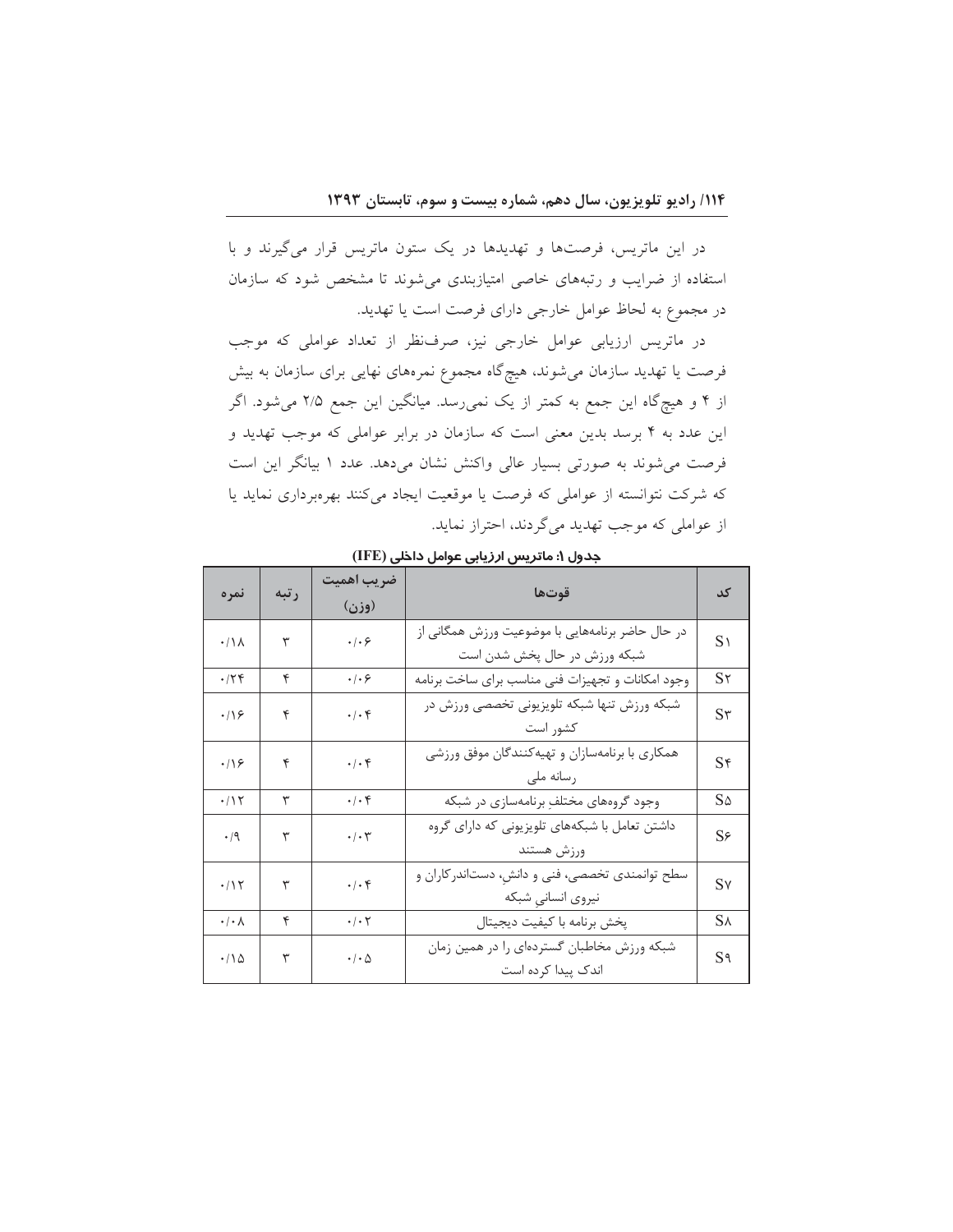| $\cdot/\Delta$              | ٣            | $\cdot$ / $\cdot$ $\Delta$ | همکاری با اساتید، کارشناسان و صاحبنظران حوزههای<br>مربوط به ورزش                                        | $S\$               |
|-----------------------------|--------------|----------------------------|---------------------------------------------------------------------------------------------------------|--------------------|
| $\cdot/\Delta$              | ٣            | $\cdot$ / $\cdot$ $\Delta$ | توجه به ورزش همگانی در سند راهبردی شبکه                                                                 | $S\cup$            |
| $\cdot$ / $\cdot$ $\varphi$ | ٣            | $\cdot/\cdot$ $\mathsf{Y}$ | راهاندازي سايت اينترنتي شبكه ورزش كه مخاطبان<br>زیادی را جلب کرده است                                   | S <sub>1</sub>     |
| $\cdot$ / $\cdot$ $\varphi$ | $\mathsf{r}$ | $\cdot/\cdot$ $\mathsf{y}$ | داشتن سطحي از همكاري با متوليان توسعه ورزش<br>همگانی مانند فدراسیون ورزشهای همگانی، شهرداریها،<br>مدارس | S <sub>1</sub>     |
| $\cdot$ / $\cdot$ $\varphi$ | ٢            | $\cdot/\cdot$ $\mathsf{r}$ | پخش رويدادهاي ورزشي استانهاي مختلف كشور                                                                 | SY                 |
| $\cdot$ / $\cdot$ 9         | ٣            | $\cdot/\cdot$ ٣            | پخش رویدادهای ورزشی ملی و باشگاهی                                                                       | $S\setminus\Delta$ |

تحلیل جامعه شناختی رابطه بین شبکه های اجتماعی مجازی و سرمایه اجتماعی/ ۱۱۵

| نمره                                                            | رتبه | ضريب اهميت                                                         | ضعفها                                             |    |
|-----------------------------------------------------------------|------|--------------------------------------------------------------------|---------------------------------------------------|----|
|                                                                 |      | (وزن)                                                              |                                                   | کد |
|                                                                 |      |                                                                    | بیشتر برنامههای شبکه در مورد ورزش قهرمانی و       |    |
| $\cdot/\mathop{\backslash}\mathop{\backslash}$                  | ٢    | $\cdot$ / $\cdot$ $\varphi$                                        | حرفهای و مخصوصاً فوتبال بوده است و بیشتر به       | W١ |
|                                                                 |      |                                                                    | سرگرمسازی مخاطبان توجه شده است                    |    |
| $\cdot/\mathcal{N}$                                             | ٢    | $\cdot$ / $\cdot$ 6                                                | در برنامههای پخششده به ورزش بانوان توجه نشده است  | W٢ |
| $\cdot/\cdot$ ٢                                                 |      | $\boldsymbol{\cdot}\,/\boldsymbol{\cdot}\, \boldsymbol{\curlyvee}$ | در برنامههای پخششده به ورزش سالمندان توجه نشده    | W٣ |
|                                                                 |      |                                                                    |                                                   |    |
| $\cdot$ / $\cdot$ $\uparrow$                                    | ١    | $\cdot/\cdot$ ۴                                                    | به بازیهای بومی و محلی توجه نشده است              | W۴ |
| $\cdot$ / $\cdot$ 9                                             |      | $\cdot$ / $\cdot$ $\mathsf{r}$<br>٣                                | كمبود برنامهسازان مجرب در حوزه تخصصي ورزش         | W۵ |
|                                                                 |      |                                                                    | همگانی                                            |    |
| $\boldsymbol{\cdot}\,/\boldsymbol{\cdot}$ $\boldsymbol{\wedge}$ | ٢    | $\boldsymbol{\cdot}\,/\boldsymbol{\cdot}\, \mathbf{f}$             | موردی بودن برنامههای مربوط به ورزش همگانی و عدم   | W۶ |
|                                                                 |      |                                                                    | استمرار اين نوع برنامهها                          |    |
|                                                                 |      |                                                                    | عدم آگاهیبخشی به مخاطبان در مورد رویدادهایی که در |    |
| $\cdot$ / $\cdot$ $\uparrow$                                    | ١    | $\boldsymbol{\cdot}\, \boldsymbol{\cdot}\, \mathbf{y}$             | اماکن مختلف مثل پارکها و بوستانها و … برگزار می-  | W٧ |
|                                                                 |      |                                                                    |                                                   |    |
|                                                                 |      |                                                                    | برخی برنامهها در سطح کارشناسان و ارائه یافتههای   |    |
| $\cdot$ / $\cdot$ $\varphi$                                     | ٢    | $\boldsymbol{\cdot}\,/\boldsymbol{\cdot}\, \boldsymbol{\upgamma}$  | علمی است که سبب میشود عامه مردم نتوانند از چنین   | W٨ |
|                                                                 |      |                                                                    | برنامههايى استفاده مطلوب نمايند                   |    |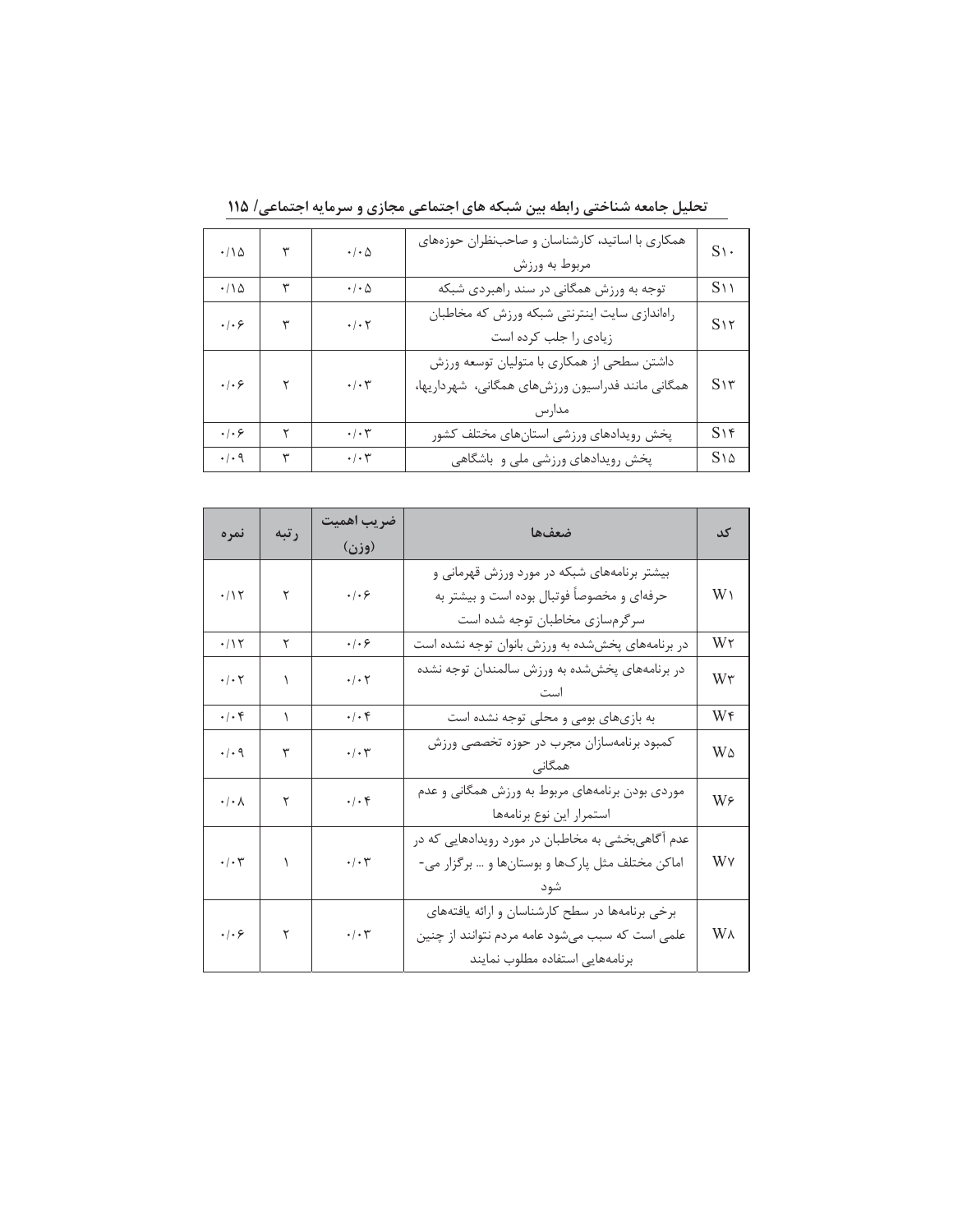| $\cdot/15$     | $\cdot/\cdot$ ۴         | عدم استفاده از کارشناسان حوزههای مختلف مانند علم<br>تمرين، تغذيه، حركت اصلاحي و           | W٩             |
|----------------|-------------------------|-------------------------------------------------------------------------------------------|----------------|
| $\cdot/\gamma$ | . 1.9                   | پخش شبکه ورزش بصورت ديجيتالي سبب شده تا همه<br>مردم نتوانند آن را دریافت کنند             | $W\mathcal{V}$ |
| $\cdot/15$     | $\cdot$ / $\cdot$ $\in$ | شبكه ورزش تابحال تعامل مطلوب با ساير متوليان ورزش<br>مانند شهرداریها، مدارس و  نداشته است | $W\cup$        |
| 71V9           |                         | مجموع                                                                                     |                |

۱۱۶/ رادیو تلویزیون، سال دهم، شماره بیست و سوم، تابستان ۱۳۹۳

جدول ۲: ماتریس ارزیابی عوامل خارجی (EFE)

| نمره                                                                | رتبه | ضريب اهميت<br>(وزن)                                                                            | فرصتها                                                                                                         | کد                  |
|---------------------------------------------------------------------|------|------------------------------------------------------------------------------------------------|----------------------------------------------------------------------------------------------------------------|---------------------|
| $\cdot/15$                                                          | ۴    | $\cdot/\cdot$ $\mathsf{y}$                                                                     | وجود نسل جوان علاقهمند به برنامههای ورزشی                                                                      | 0 <sub>1</sub>      |
| $\cdot$ / $\cdot$ 6                                                 | ٣    | $\boldsymbol{\cdot}\,/\boldsymbol{\cdot}\, \boldsymbol{\Upsilon}$                              | وجود اماكنى همانند پاركها و بوستانها و جادههاى<br>تندرستی در سطح شهرها جهت استفاده مردم در<br>راستاي ورزش كردن | 0 <sub>5</sub>      |
| $\cdot$ / $\cdot$ 9                                                 | ٣    | $\cdot/\cdot7$                                                                                 | وجود فدراسيون ورزشهاى همگاني                                                                                   | $0\tau$             |
| $\cdot/15$                                                          | ٣    | $\boldsymbol{\cdot}\hspace{0.1em}/\hspace{0.1em}\boldsymbol{\cdot}\hspace{0.1em}$<br><br><br>† | مطرح بودن ورزش بعنوان راهي براي پيشگيري و<br>درمان بیماریهای جسمی و روحی                                       | $0\epsilon$         |
| $\cdot$ /1٢                                                         | ٣    | $\cdot/\cdot$ ۴                                                                                | وجود تعاليم اسلام درخصوص تأكيد برفعاليتهاى<br>تربيت بدنى                                                       | $0\triangle$        |
| $\cdot$ /۱۶                                                         | ۴    | $\boldsymbol{\cdot}\,/\boldsymbol{\cdot}\, \mathbf{f}$                                         | تأكيد مقام معظم رهبري در مورد توجه به ورزش<br>همگانی                                                           | 0۶                  |
| .715                                                                | ٣    | $\cdot/\cdot$ ۴                                                                                | تأكيد قانون اساسي بر توسعه و گسترش رايگان<br>فعالیتهای تربیتبدنی                                               | $0\gamma$           |
| $\cdot$ / $\cdot$ F                                                 | ٢    | $\cdot$ / $\cdot$ $\cdot$                                                                      | تنوع آب و هوایی چهارگانه کشور و وجود جاذبههای<br>طبیعی برای فعالیتهای ورزشی                                    | 0 <sub>Y</sub>      |
| $\cdot/\cdot \wedge$                                                | ۴    | $\boldsymbol{\cdot}\,/\boldsymbol{\cdot}\, \boldsymbol{\curlyvee}$                             | وجود شبکه ۳ سیما و پخش برنامههایی از این شبکه<br>در رابطه با ورزش همگانی                                       | 0 <sup>9</sup>      |
| $\boldsymbol{\cdot}\, \boldsymbol{\cdot}\, \boldsymbol{\mathsf{f}}$ | ٢    | $\boldsymbol{\cdot}\,/\boldsymbol{\cdot}\, \boldsymbol{\Upsilon}$                              | كمهزينه بودن برخي ورزشهاي همگاني براي عموم<br>جامعه                                                            | $0 \setminus \cdot$ |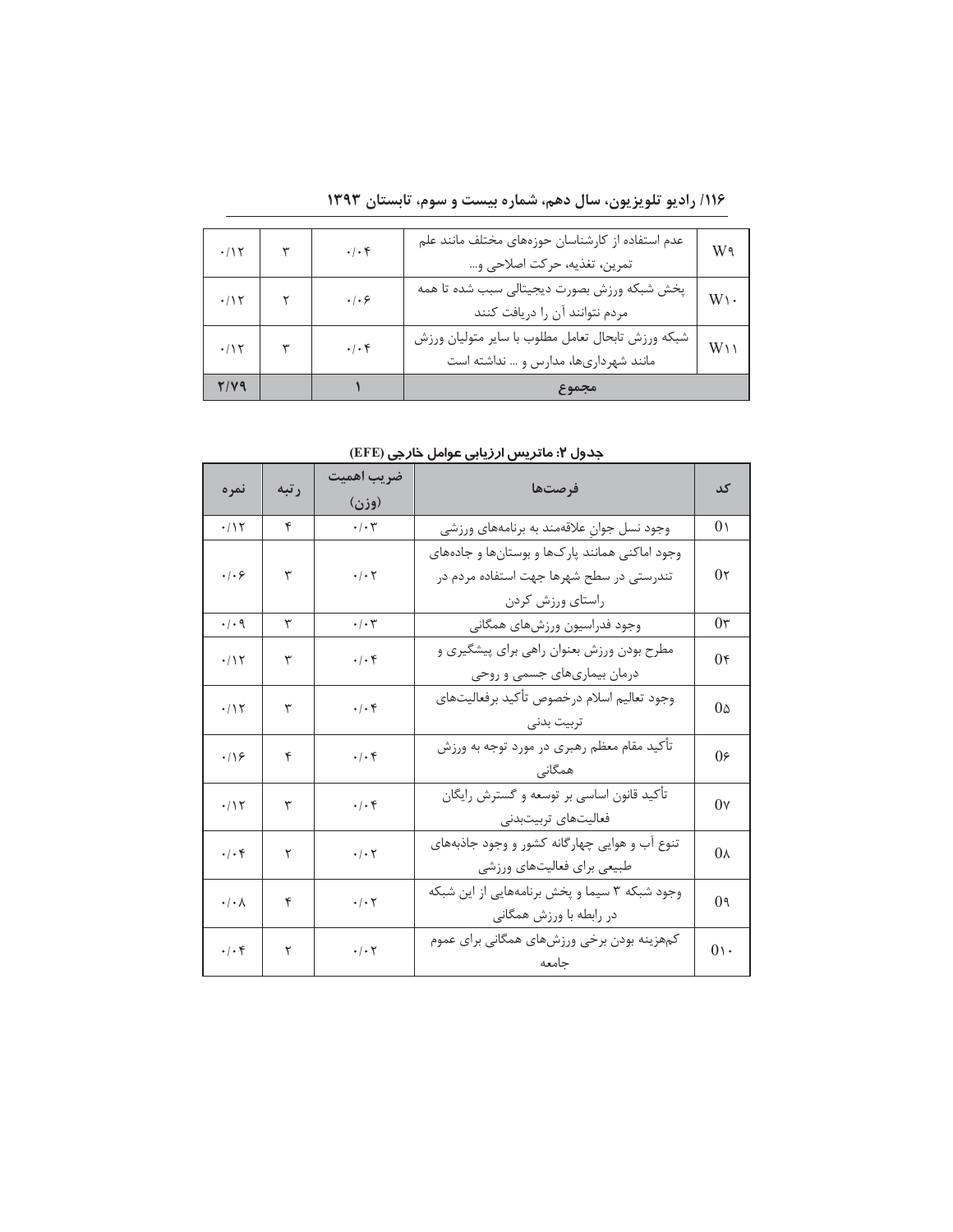| .19                                                                | ۴ | $\cdot$ / $\cdot$ $\in$                                            | وجود رشتههای دانشگاهی چون تربیتبدنی، مدیریت<br>ورزشی، مدیریت رسانه ورزشی در دانشگاههای کشور                                           | 011                 |
|--------------------------------------------------------------------|---|--------------------------------------------------------------------|---------------------------------------------------------------------------------------------------------------------------------------|---------------------|
| $\cdot/\cdot$ ۴                                                    | ٢ | $\cdot$ / $\cdot$ $\uparrow$                                       | وجود ورزشهای بومی و محلی در مناطق مختلف<br>كشو,                                                                                       | 015                 |
| $\cdot$ / $\cdot$ 6                                                | ٣ | $\cdot$ / $\cdot$ $\cdot$                                          | وجود دستگاههای ورزشی در منازل                                                                                                         | 015                 |
| $\cdot$ / $\cdot$ $\varphi$                                        | ٣ | $\cdot/\cdot$ $\mathsf{Y}$                                         | نامگذاری برخی روزها در تقویم کشور با نامهای<br>ورزشی مانند روز ٢۶ مهر به عنوان روز تربیت بدنی،<br>روز ١٣ فروردين به عنوان روز طبيعت و | 016                 |
| $\cdot$ / $\cdot$ $\varphi$                                        | ٢ | $\boldsymbol{\cdot}\,/\boldsymbol{\cdot}\, \boldsymbol{\uparrow}$  | وجود نهادهایی که در توسعه ورزش همگانی سهیم<br>میباشند همانند شهرداریها و                                                              | $0\vee\vartriangle$ |
| $\cdot$ / $\cdot$ $\varphi$                                        | ٣ | $\cdot$ / $\cdot$ $\uparrow$                                       | تأسیس وزارت ورزش و جوانان در سالهای اخیر                                                                                              | 019                 |
| $\cdot/\cdot$ ۴                                                    | ٢ | $\cdot$ / $\cdot$ $\uparrow$                                       | کودکان بطور ذاتی دارای جنب و جوش و فعالیت بدنی                                                                                        | 0 <sub>1</sub>      |
| $\cdot$ / $\cdot$ $\varphi$                                        | ٣ | $\cdot/\cdot$ $\mathbf{r}$                                         | وجود ساعات و واحدهای ورزش و تربیت بدنی در<br>مدارس و دانشگاهها                                                                        | 0 <sub>1</sub>      |
| $\cdot/\cdot$ ۴                                                    | ٢ | $\boldsymbol{\cdot}\, \boldsymbol{\cdot}\, \boldsymbol{\curlyvee}$ | وجود سالنهای سرپوشیده در اکثر شهرهای کشور                                                                                             | 019                 |
| .  .9                                                              | ٣ | $\cdot$ / $\cdot$ $\uparrow$                                       | جا افتادن نسبی ورزش صبحگاهی در بین مردم که در<br>پارکها و بوستانها به ورزش میپردازند                                                  | 0 <sub>1</sub>      |
| $\boldsymbol{\cdot}\,/\boldsymbol{\cdot}$ $\boldsymbol{\curlyvee}$ | ١ | $\boldsymbol{\cdot}\,/\boldsymbol{\cdot}\, \boldsymbol{\Upsilon}$  | به طور کلی سالمندان و بزرگسالان، اوقات زیادی را در<br>پارکها می گذرانند (اصطلاح یکی از کارشناسان: «به<br>عنوان پاتوق»)                | 0 <sub>1</sub>      |

تحلیل جامعه شناختی رابطه بین شبکه های اجتماعی مجازی و سرمایه اجتماعی/ ۱۱۷

| نمره                 | رتبه | ضريب اهميت<br>(وزن)          | فرصتها                                                      |                |
|----------------------|------|------------------------------|-------------------------------------------------------------|----------------|
| $\cdot$ /1٢          |      | $\cdot/\cdot$ ۴              | وجود فقر حركتي و اضافه وزن در جامعه بويژه در ميان<br>بانوان | T <sub>1</sub> |
| $\cdot/\cdot \wedge$ |      | $\cdot$ / $\cdot$ $\epsilon$ | عدم وجود امکانات و فضاهای ورزشی کافی در<br>شهرهای کشور      | Т۲             |
| .   . 9              |      | $\cdot$ / $\cdot$ $\tau$     | عدم وجود اماكن ورزشي اختصاصي براي بانوان                    | $T\tau$        |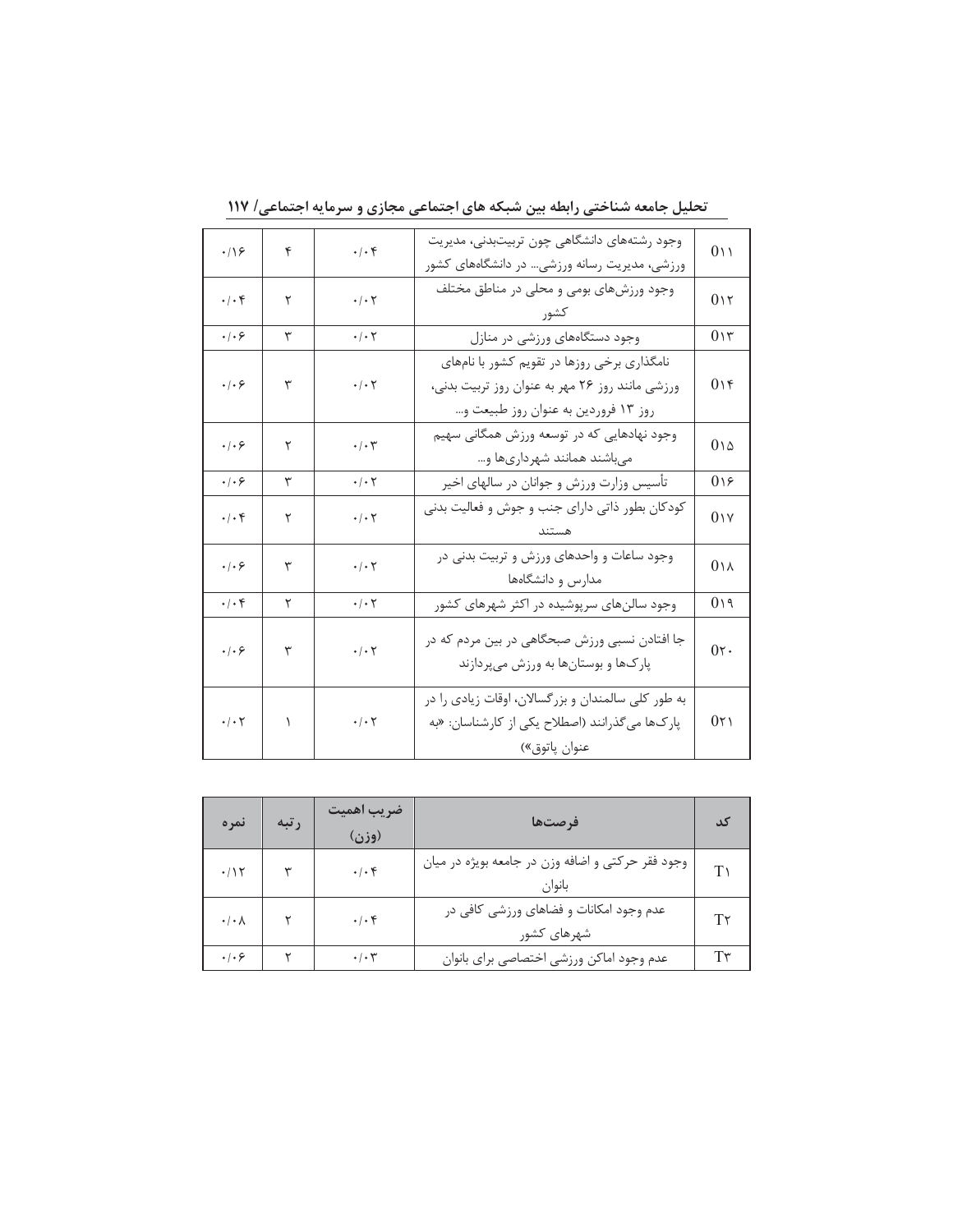| $\boldsymbol{\cdot}\hspace{0.1em}/\hspace{0.1em}\boldsymbol{\cdot}\hspace{0.1em}\boldsymbol{\top}$ | ١         | $\cdot/\cdot$                                                     | افزایش گرایش به اینترنت و بازیهای کامپیوتری                                                       | T۴                 |
|----------------------------------------------------------------------------------------------------|-----------|-------------------------------------------------------------------|---------------------------------------------------------------------------------------------------|--------------------|
| $\cdot/\cdot$ ۴                                                                                    | ٢         | $\cdot$ / $\cdot$ $\cdot$                                         | شیوع برخی امراض در جامعه مانند زانودرد و کمردرد                                                   | T۵                 |
| $\cdot$ / $\cdot$ 6                                                                                | ٢         | $\cdot/\cdot$ ۳                                                   | وجود آسيبها و ناهنجاريهاي اجتماعي مانند اعتياد                                                    | $T\epsilon$        |
| $\boldsymbol{\cdot}\,/\boldsymbol{\cdot}\, \boldsymbol{\Upsilon}$                                  | ٢         | $\cdot/\cdot$ \                                                   | وجود شبكههاى تلويزيوني ورزشى ماهوارهاى                                                            | T٧                 |
| $\cdot$ / $\cdot$ $\varphi$                                                                        | ٣         | $\boldsymbol{\cdot}\,/\boldsymbol{\cdot}\, \boldsymbol{\Upsilon}$ | افزایش شمار کانالهای تلویزیونی                                                                    | T٨                 |
| $\boldsymbol{\cdot}\,/\boldsymbol{\cdot}\, \boldsymbol{\curlyvee}$                                 | ٢         | $\cdot / \cdot \setminus$                                         | در روزهای سرد امکان ورزش کردن در فضاهای باز و<br>پاركها فراهم نمىباشد                             | T٩                 |
| $\cdot$ / $\cdot$ 9                                                                                | ٣         | $\cdot$ / $\cdot$ $\tau$                                          | مطرح بودن كسب مدال بعنوان شاخص موفقيت در<br>ورزش براي مسئولان                                     | $T\cdot$           |
| $\cdot$ / $\cdot$ $\varphi$                                                                        | ٣         | $\cdot/\cdot$ $\mathsf{y}$                                        | شيوع انواع آسيبهاي ورزشي بدليل ناآشنايي مردم با<br>انواع ورزشهاى متناسب با وضعيت بدنشان           | $T\cup$            |
| $\cdot/\cdot$ \                                                                                    | $\lambda$ | $\cdot/\cdot$                                                     | وجود آلودگی هوا در شهرهای بزرگ کشور                                                               | $T\setminus Y$     |
| $\pmb{\cdot}/\pmb{\cdot}$ \                                                                        | ١         | $\pmb{\cdot}/\pmb{\cdot}$ \                                       | رواج غذاهای آماده و فستفود در جامعه که منجر به<br>عادات غذایی زیانبار میشود                       | $T\mathcal{N}$     |
| $\cdot/\cdot \wedge$                                                                               | ٢         | $\cdot/\cdot$ ۴                                                   | همگانی نشدن استفاده از گیرنده دیجیتال در سطح<br>كشور                                              | $T\setminus f$     |
| .4.9                                                                                               | ٣         | $\cdot$ / $\cdot$ $\uparrow$                                      | افزایش ابتلا به انواع سرطانها در جامعه                                                            | $T\setminus\Delta$ |
| $\cdot$ / $\cdot$ $\circ$                                                                          | ٣         | $\cdot/\cdot$ $\mathsf{Y}$                                        | مقطعیبودن برنامههای مربوط به پیادهروی خانواده و<br>ورزشهای همگانی و عدم استمرار آنها              | $T\setminus f$     |
| $\cdot/\cdot$ ۴                                                                                    | ٢         | $\boldsymbol{\cdot}\, \boldsymbol{\cdot}\, \boldsymbol{\uparrow}$ | کم توجهي خانوادهها به ورزش کودکان                                                                 | $T\vee$            |
| $\cdot$ / $\cdot$ $\cdot$                                                                          | ٢         | $\cdot$ / $\cdot$ \                                               | كمتوجهي به ورزش معلولان                                                                           | <b>TIA</b>         |
| $\cdot/\cdot$ ۴                                                                                    | ٢         | $\cdot$ / $\cdot$ $\cdot$                                         | ناآگاهی مردم از فعالیتهای فدراسیون ورزشهای<br>همگانی و انجمنهای مربوطه.                           | $T\setminus q$     |
| $\boldsymbol{\cdot}\,/\boldsymbol{\cdot}\, \boldsymbol{\curlyvee}$                                 | ٢         | $\cdot/\cdot$ \                                                   | ورزش كردن بانوان بيشتر براي لاغر شدن است تا<br>سلامتي                                             | $T \gamma$ .       |
| $\boldsymbol{\cdot}\, \boldsymbol{\cdot}\, \boldsymbol{\mathsf{f}}$                                | ٢         | $\boldsymbol{\cdot}\,/\boldsymbol{\cdot}\, \boldsymbol{\Upsilon}$ | در حال حاضر عموم مردم از شرايط اقتصادي نامطلوبي<br>رنج میبرند و نمی توانند وقتی را به ورزش اختصاص | Tr <sub>1</sub>    |
| Y/YY                                                                                               |           | $\pmb{\mathcal{N}}$                                               | مجموع                                                                                             |                    |

/۱۱۸ رادیو تلویزیون، سال دهم، شماره بیست و سوم، تابستان ۱۳۹۳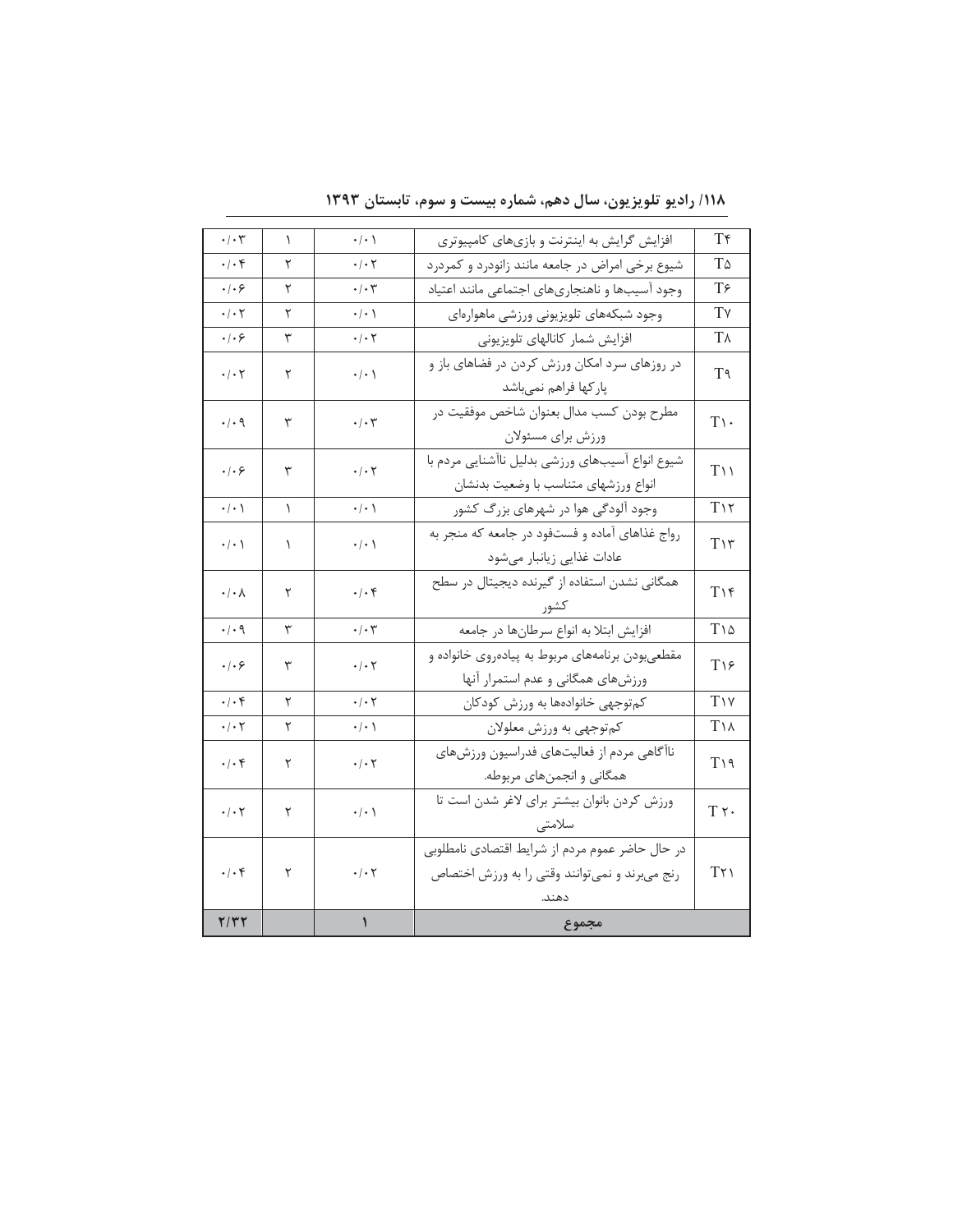با توجه به اینکه جمع نمرههای نهایی برای عوامل داخلی (قوتها و ضعفها) در ماتریس ارزیابی عوامل داخلی ٢/٧٩ شد و چون این عدد بیش از حدِ متوسطِ ٢/٥ میباشد مشخص شد که شبکه ورزش سیما از نظر عوامل داخلی دارای قوت است.

همچنین با توجه به اینکه جمع نمرههای نهایی برای عوامل خارجی(فرصتها و تهدیدها) در ماتریس ارزیابی عوامل خارجی ۲/۳۲ شد مشخص شد که شبکه ورزش سيما از نظر عوامل خارجي در وضعيت تهديد مي باشد.

با قرار دادن اعداد به دست آمده از ماتریس ارزیابی عوامل داخلی (۲/۷۹) و ماتریس ارزیابی عوامل خارجی (۲/۳۲) در ماتریس داخلی و خارجی، مشخص شد که شبکه ورزش سیما در بحث توسعه ورزش همگانی، از نظر موقعیت راهبردی در میان مناطق چهارگانه، در منطقه ST (قوت و تهدید) قرار گرفته است.

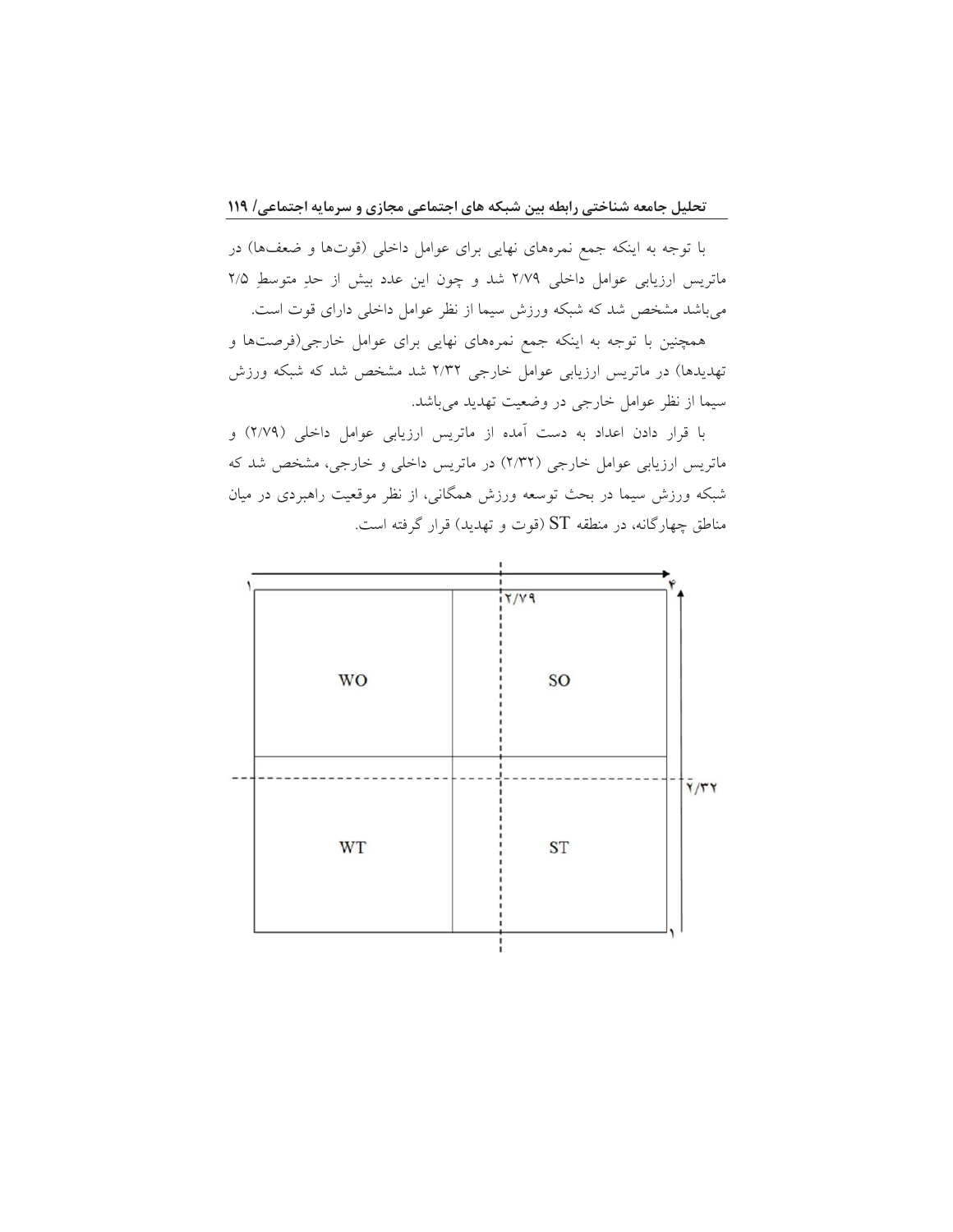در این حالت، سازمان از قوت کافی برخوردار است اما محیط مساعد نیست و باید ترتیبی اتخاذ شود که تهدیدات محیط به فرصت بدل شوند و زیانی را متوجه سازمان نسازند (الواني، ١٣٩١، ص۶۲). با توجه به جايگاه يا نقطه بدست آمده مي توان دريافت که شبکه ورزش سیما از نظر داخلی دارای قوت است، اما از نظر خارجی این شبکه با تهدیدهایی مواجه است که باید از آنها اجتناب کند. لذا راهبردهای ST برای شبکه ورزش سیما جذابیت بیشتری دارد. سازمانها در اجرای راهبردهای ST می کوشند با استفاده از نقاط قوت خود اثرات ناشی از تهدیدهای موجود در محیط خارج را کاهش دهند يا آنها را از بين ببرند.

بدین ترتیب با استفاده از ماتریس SWOT، راهبردهای ST با تأکید بر استفاده از نقاط قوت داخلی شبکه ورزش سیما برای مقابله با تهدیدهای محیطی به صورت زیر تدوين مي گردد:

- ۱. تولید و پخش برنامههایی در جهت ترویج ورزش بانوان (S۱۰،S۸،S۲،S۲،S۲،T۱)
- ۲. انعکاس کمبود امکانات ورزشی و مطالبهگری از نهادها و متولیان دخیل در این  $(S\Upsilon, T\Upsilon, T\Upsilon)$  امر
- ۳. همکاری و تولید برنامههای مشترک با گروههای ورزش سایر شبکههای تلویزیونی و راديويي (SV،S۶،S۵،S۴،S۲،S۱،T۸)
- ۴. تولید و پخش برنامههایی جهت معرفی حرکات و ورزشهایی آسان که مخاطبان در منازلشان مى توانند انجام دهند. (T۱۲،T۱۲،T۱۴، SA،SV،S۴،S۲،T۲۱،T۱۲).
- ۵. فعالیت در فضای مجازی و پخش اینترنتی برنامههای شبکه ورزش در وبسایت اينترنتي شبكه ورزش (TIV،T۴). (S۱۵،S۱۴،S۱۲،S۱،T۱۷،T۴).
- ۶. تولید برنامههایی با حضور پزشکان در مورد اهمیت ورزش کردن برای حفظ و ارتقاء سلامتی افراد جامعه و درمان بیماریها  $(S \cup S \cup S \cup S \cup S \cup S \cup S \cup S \cup S \cup T \cup T \cup T \cup T$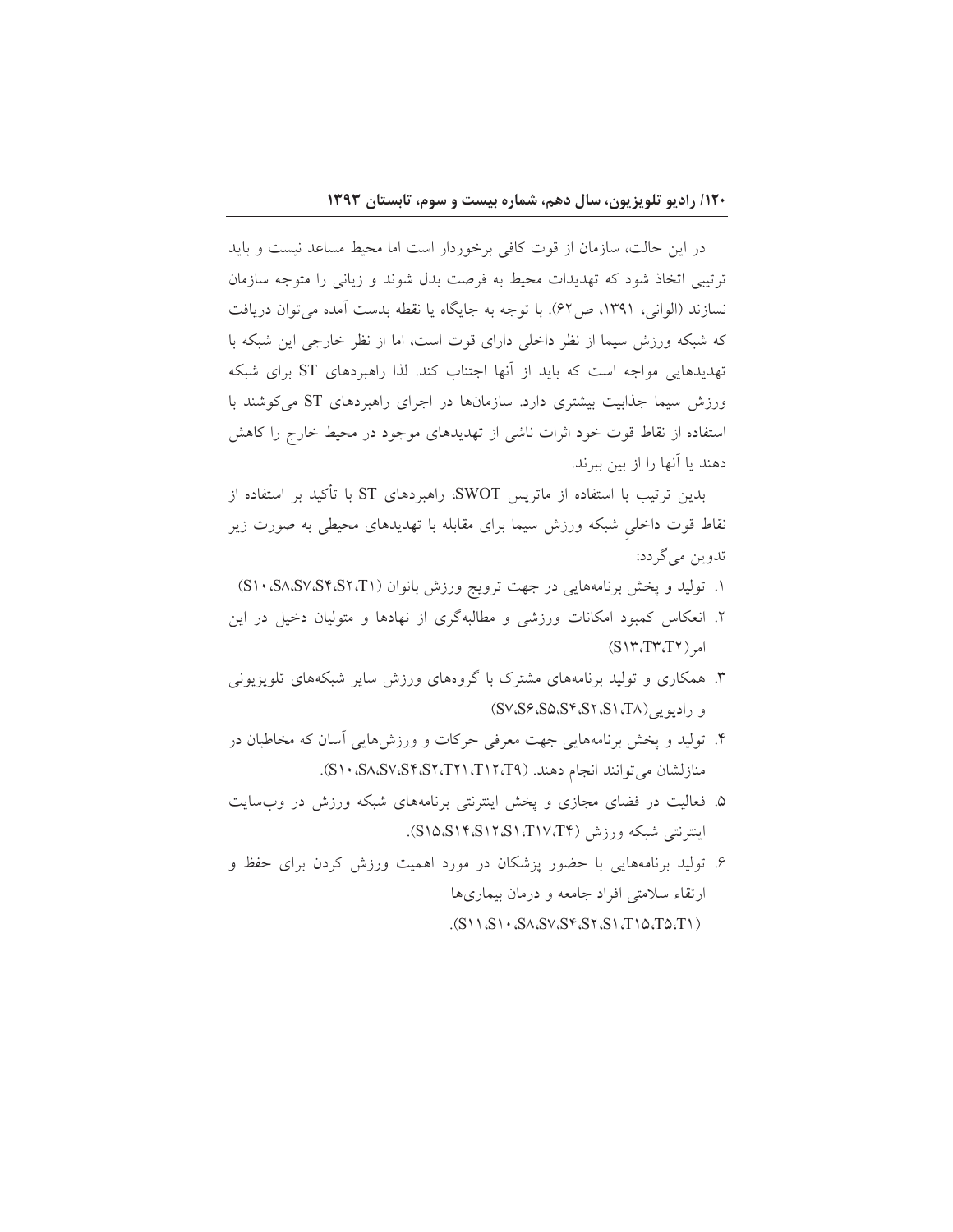- ۷. تبلیغ و معرفی برنامههای شبکه ورزش از طریق سایر شبکهها و فضای مجازی تا مخاطبان جهت تماشای برنامههای شبکه ورزش به استفاده از گیرنده دیجیتال علاقهمند شوند (S۱۵،S۱۴،S۱۲،S۶،S۱،T۱۴).
- ۸. دعوت از کارشناسان فدراسیون ورزشهای همگانی جهت معرفی فعالیتهای فدراسیون ورزشهای همگانی و پوشش رسانهای رویدادهایی که از طرف فدراسیون ورزش های همگانی سازماندهی و اجرا می شود (S۱۳،S۱۰،S۹،T۱۹).
	- ۹. ایجاد گروه برنامهسازی مستقل برای ورزش معلولان (S۱۰،S۷،S۵،T۱۸).
- ۱۰. أشنا ساختن مخاطبان با اصول تغذيه مناسب از طريق دعوت از كارشناسان علم تغذيه (S١٣، S٩، T٢٠، T١٥، T١٣).
- ۱۱. ایجاد گروه مستقل برنامهسازی با عنوان ورزشهای همگانی و تولید برنامههای مستمر در این گروه در رابطه با توسعه ورزش همگانی (S۱۱،S۵،S۴،S۲،T۱۶،T۱).
- ۱۲. تولید و پخش برنامههایی با مضمون معرفی آسیبهای ورزشی و روشهای پیشگیری و کنترل و درمان آسیبهای ورزشی (S۱۰،S۷،S۴،S۲،T۱۱).
- ۱۳. ساخت برنامه با رویکرد جذب مخاطبان جوان به سمت ورزش و معرفی ورزش به عنوان روشی برای دوری جستن از ناهنجاریهای اجتماعی (S۱۰،S۷،S۲،T۶).

## بحث و نتيجه گيري

سازمانها از طريق راهبردها به دنبال دستيابي به اهداف بلندمدت خود هستند (رضائیان، ١٣٩٠). یکی از اهداف عمده شبکه ورزش سیما به عنوان یک سازمان رسانهای که در حوزه ورزش فعالیت میکند، توسعه ورزش همگانی در کشور است و برای رسیدن به این هدف میبایست راهبردهای مطلوبی نیز تدوین گردد. "برای تدوین راهبرد، ابتدا وضعیت موجود سازمان بررسی میشود، سپس راهبردهای مطلوب برای رفع نیازهای سازمانی انتخاب میگردد" (رضائیان، ۱۳۹۰، ص۲۴۲). برای این منظور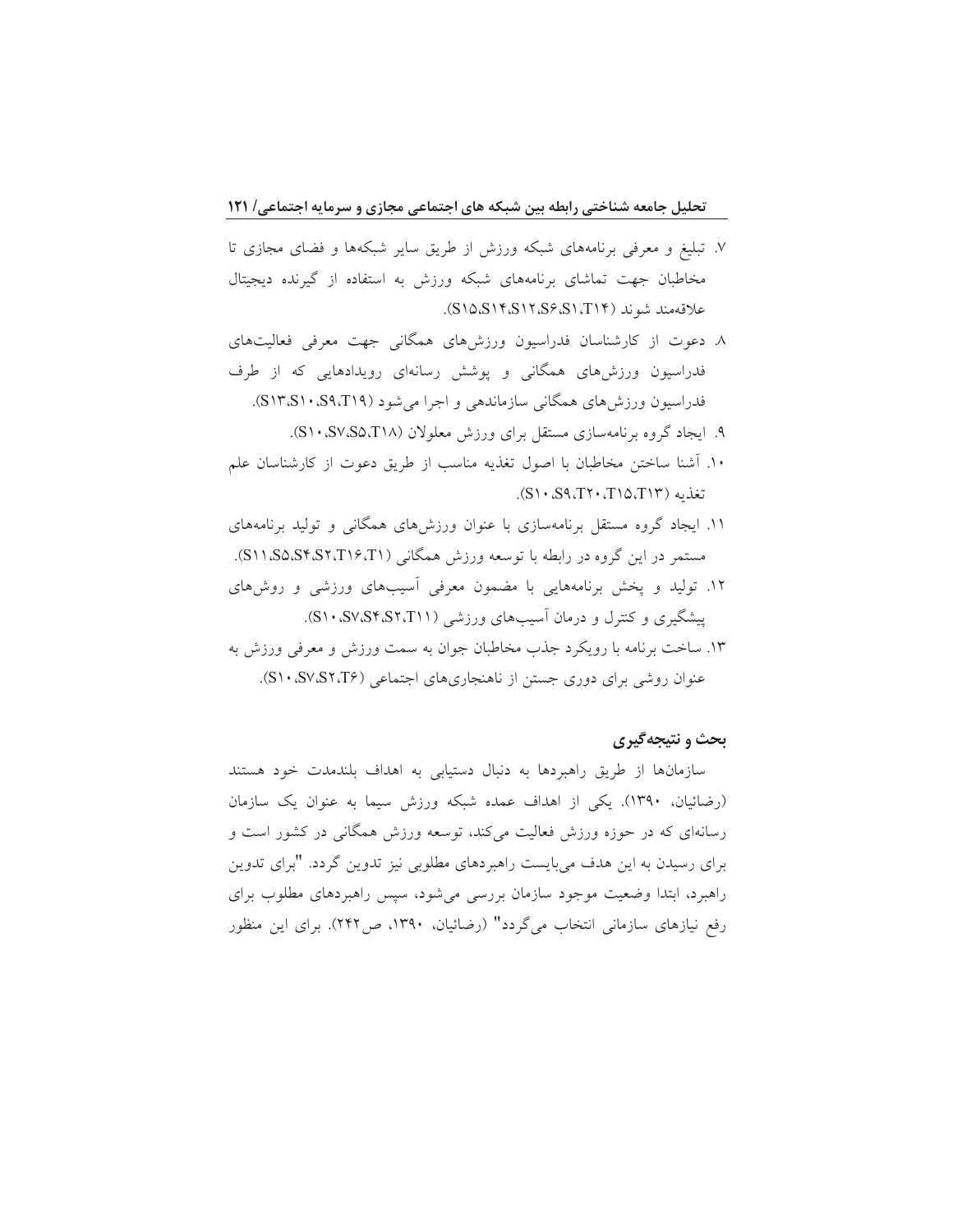جهت تدوين راهبردهاي توسعه ورزش همگاني از طريق شبكه ورزش سيما، وضعيت موجود شبکه ورزش سیما از نظر عوامل داخلی و خارجی بررسی شد.

به منظور تحلیل محیط داخلی و خارجی شبکه ورزش سیما در رابطه با توسعه ورزش همگانی ابتدا از طریق مصاحبه عمیق با کارشناسان در مورد نقاط قوت و ضعف داخلی و سپس فرصتها و تهدیدهای خارجی شبکه ورزش سیما جویا شدیم. پس از ضبط و پیادهکردن پاسخهای کارشناسان به تحلیل آنها پرداختیم. در این مرحله با استفاده از فن مقایسهی دائمی هر پاسخ جدیدی را که دریافت میکردیم با پاسخهای قبلی مطابقت دادیم تا آنجا که تمامی پاسخها تحت عناوینی خاص دستهبندی و از یکدیگر مشخص شدند و به این ترتیب نقاط قوت و ضعف داخلی و فرصتها و تهدیدهای خارجی شبکه ورزش در توسعه ورزش همگانی شناسایی گردید. پس از مشخص شدن نقاط قوت و ضعف داخلی و فرصتها و تهدیدهای خارجی، با استفاده از ماتريس ارزيابي عوامل داخلي (IFE) و ماتريس ارزيابي عوامل خارجي (EFE)، وضعیت راهبردی شبکه ورزش سیما در مورد توسعه ورزش همگانی مشخص شد.

با قرار دادن عدد به دست آمده برای عوامل داخلی(٢/٧٩) و عدد به دست آمده برای عوامل خارجی(٢/٣٢) در ماتریس داخلی و خارجی، به خوبی مشخص می شود که شبکه ورزش سیما در بحث توسعه ورزش همگانی در موقعیت راهبردی ST قرار دارد. سازمانها در اجرای راهبردهای ST می کوشند با استفاده از نقاط قوت خود اثرات ناشی از تهدیدهای موجود در محیط خارج را کاهش دهند یا أنها را از بین ببرند. نهایتاً با استفاده از ماتریس SWOT، راهبردی ST برای اجتناب از تهدیدهای محیطی با استفاده از نقاط قوت داخلی تدوین گردید.

بطور کلی یافتههای تحقیق مبنی بر اینکه بیشتر برنامههای فعلی این شبکه به ورزش قهرمانی و حرفهای بیش از ورزش همگانی توجه دارد، مؤید یافتههای روشندل اربطانی (۱۳۸۶)، غفوری و همکاران (۱۳۸۲)، مرادی و همکاران (۱۳۹۰) و شعبانی و همکاران (۱۳۹۰) است. طبق نتایج تحقیق، در برنامههای پخششده به ورزش بانوان و البته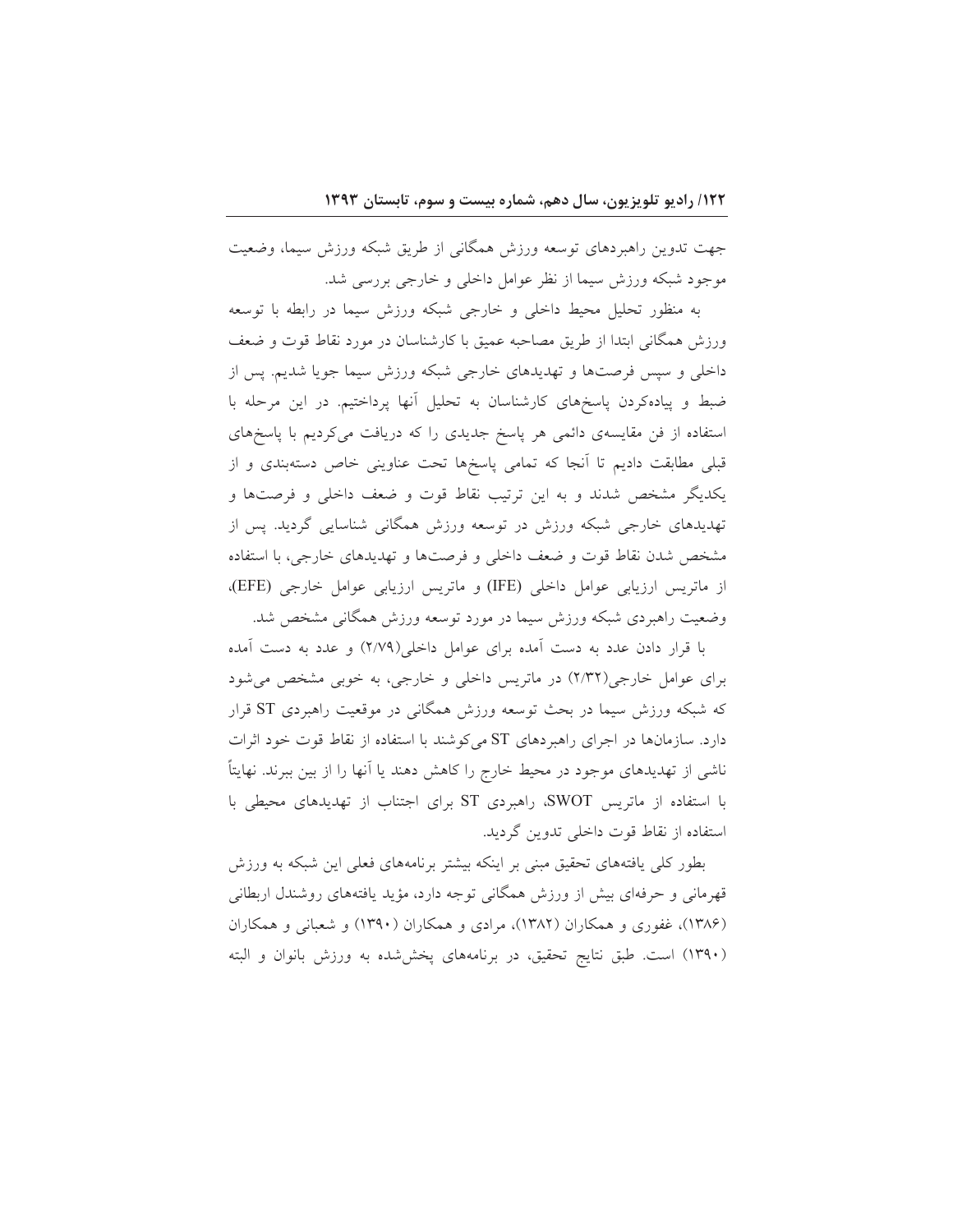معلولان توجه نشده است، كه اين يافته با يافتههاى تحقيق شعباني و همكاران (١٣٩٠) همخوانی دارد. وجود اماکنی همانند پارکها و بوستانها و جادههای تندرستی در سطح شهرها نیز به عنوان یک فرصت مطرح شده است که این یافته نیز موید نظر مظفری و همکاران (۱۳۹۱) میباشد. مطرح بودن ورزش به عنوان راهی برای پیشگیری و درمان بیماریهای جسمی و روحی نیز یافتهی دیگری است که با نتایج پژوهش سیدعامری و محمدالق (۱۳۹۱) همخوانی دارد. همچنین یافته تحقیق مبنی بر اینکه یکی از فرصتهای محیطی، وجود رشتههای دانشگاهی چون تربیت بدنی، مدیریت ورزشی، مدیریت رسانه ورزشی… در دانشگاههای کشور است موید یافتههای پژوهش سیفپناهی و همکاران (۱۳۹۰) و مظفری و همکاران (۱۳۹۱) است. کارشناسان و صاحب نظران معتقد بودند كه وجود تعاليم اسلام درخصوص تأكيد برفعاليتهاى تربیت بدنی، یک فرصت مهم برای رسانه ملی برای توسعه ورزش همگانی است که این یافته با نتایج یافتههای غفرانی و همکاران (۱۳۸۹) همخوانی دارد. علاوه بر این، وجود آسیبها و ناهنجاریهای اجتماعی مانند اعتیاد را به عنوان یکی از تهدیدات محیطی مشخص کردند که این یافته نیز با نتایج تحقیق غفرانی و همکاران (۱۳۸۹) و شعبانی و همکاران (۱۳۹۰) همخوانی دارد. عدم وجود امکانات و فضاهای ورزشی کافی در شهرهای کشور و همچنین وضعیت اقتصادی نامطلوب به عنوان مانعی برای پرداختن مردم به ورزش همگانی، نیز مؤید یافتههای پژوهش أفرینش خاکی و همکاران (۱۳۸۴) میباشد.

همچنین یافته تحقیق مبنی بر تولید و پخش برنامههایی در جهت ترویج ورزش بانوان، به عنوان یکی از راهبردهای مطلوب، موید نتایج تحقیق مظفری و همکاران (۱۳۹۰) می باشد. ساخت برنامه با رویکرد جذب مخاطبان جوان به سمت ورزش و معرفی ورزش بعنوان روشی برای دوری جستن از ناهنجاریهای اجتماعی، راهبرد دیگری است که به منظور دفع أسیبها و ناهنجاریهای اجتماعی مانند اعتیاد است که این یافته نیز در راستای یافتههای پژوهش غفرانی و همکاران (۱۳۸۹) است. همکاری و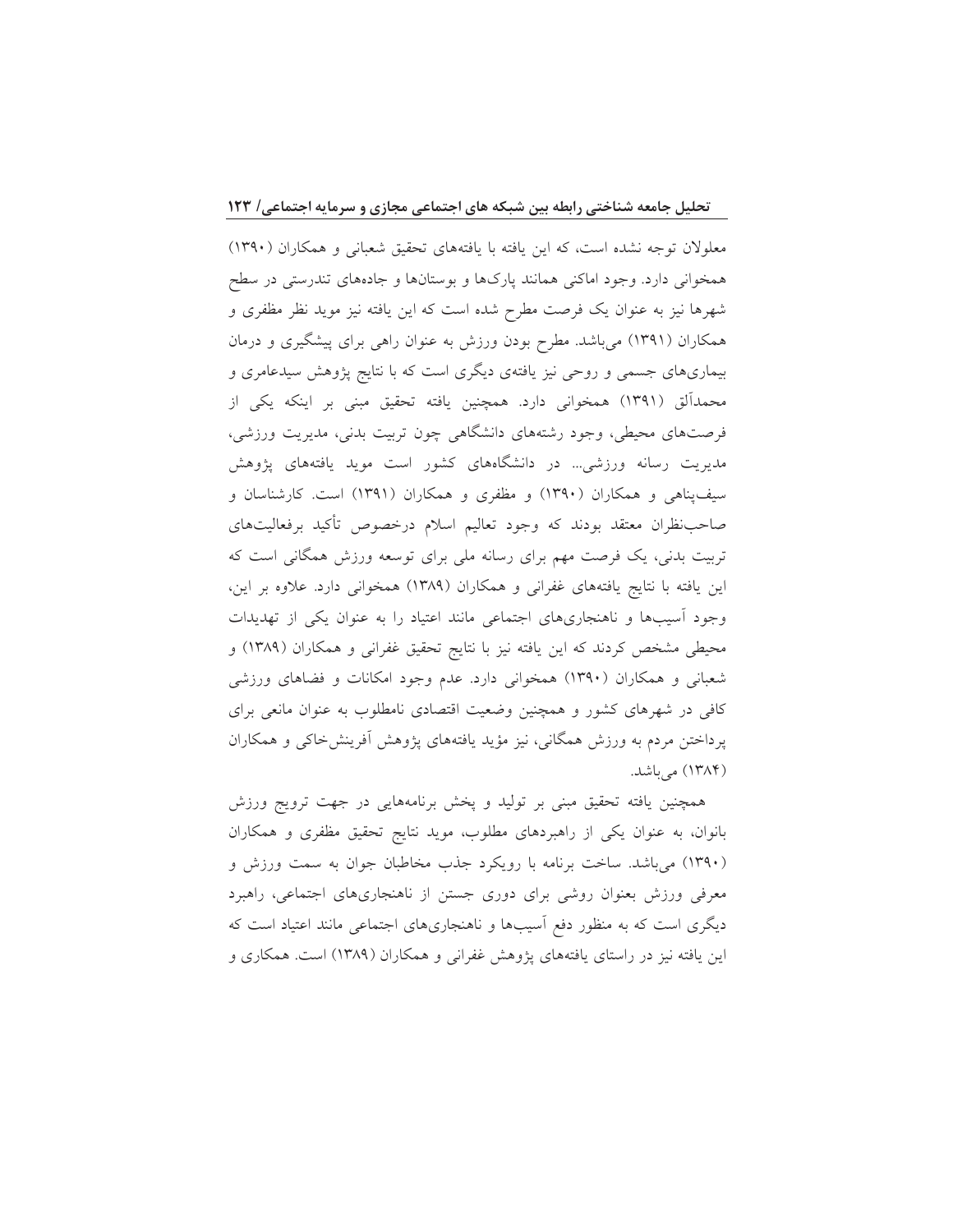تولید برنامههای مشترک با گروههای ورزش سایر شبکههای تلویزیونی و رادیویی نیز از راهبردهای دیگری است که با نتایج پژوهش آقاجانی و نادرینژاد (۱۳۹۰) همخوانی دارد.

منابع

- آفرينشخاكي، اكبر؛ تندنويس، فريدون؛ مظفري، سيداميراحمد (١٣٨۴). مقايسه دیدگاه اعضای هیأت علمی، مربیان، ورزشکاران و مدیران در مورد چگونگی توسعه ورزش همگان<sub>ی</sub>. **نشریه علوم حرکتی و ورزش،** شماره ۵.
- آقاجانی، نوشین؛ نادرینژاد، نوشین (۱۳۹۰). بررسی نقش وسایل ارتباط جمعی (نشریات، رادیو و تلویزیون) در اشاعه فرهنگ ورزش همگانی، تهران، فصلنامه فرهنگ و ارتباطات، شماره اول.
	- الواني، سيدمهدي(١٣٩١). مديريت عمومي. تهران: نشر ني.
	- رضائيان، على (١٣٩٠). م**باني سازمان و مديريت**. تهران: سمت.
- روشندل اربطانی، طاهر(۱۳۸۶). تبیین جایگاه رسانههای همگانی در کشور. تهران، فصلنامه حرکت، شماره۳۳.
- سیدعامری، میرحسن؛ محمدالق، قربانبردی (۱۳۹۱). تبیین راهکارهای جذب و افزایش مشارکت شهروندان در برنامههای ورزش همگانی- تفریحی (مطالعه موردی ارومیه)، تهران، فصلنامه پژوهشهای مدیریت ورزشی و علوم حرکتی، شماره  $\mathbf{r}$
- سيفيناهي، شعباني، جبار؛ گودرزي، محمود؛ حميدي، مهرزاد؛ خطيبي، امين (۱۳۹۰). طراحی و تدوین راهبرد توسعه ورزش قهرمانی استان کردستان. تهران: فصلنامه مدیریت ورزشی، شماره ۸، بهار ۱۳۹۰، صص ۷۳–۵۷۔
- شعبانی، عباس؛ غفوری، فرزاد؛ هنری، حبیب(۱۳۹۰). بررسی چالشهای ورزش همگان<sub>ی</sub> در ایران. تهران: فصلنامه پژوهش در علوم ورزشی، شماره ۱۰.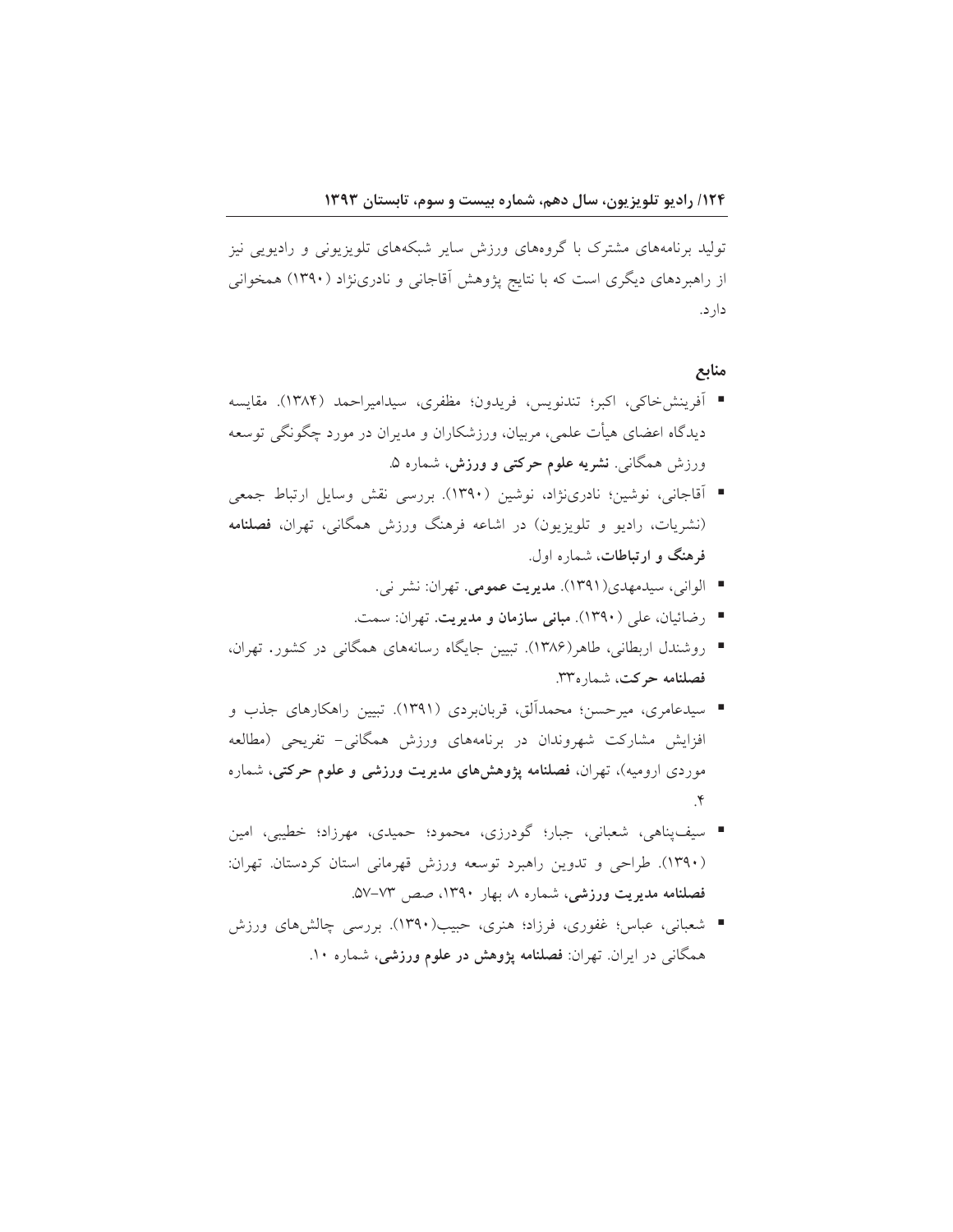- عادلخانی، امین و همکاران (۱۳۹۱). سرمایه فرهنگی شرکتکنندگان در ورزش همگانی (سیاستگذاری و راهکارها)، تهران، **فصلنامه مجلس و راهبرد**، شماره ۶۹.
- غفراني، محسن؛ گودرزي، محمود؛ سجادي، سيدنصرالله؛ جلال<sub>ي</sub>فراهاني، مجيد؛ مقرنسي، مهدي؛ نقيب طباطبايي، سيدعلي؛ على دوست قهفرخي، ابراهيم (١٣٨٩). طراحي و تدوين راهبرد توسعهٔ ورزش همگاني استان سيستان و بلوچستان، تهران، فصلنامه حركت، شماره ٣٩.
- غفوري، فرزاد؛ رحمانسرشت، حسين؛ كوزەچيان، هاشم؛ احساني، محمد (١٣٨٢). مطالعه و بررسی نگرش متخصصان تربیتبدنی به نقش رسانههای جمعی (رادیو، تلویزیون و نشریات) در گرایش مردم به ورزش قهرمانی و همگانی. **نشریه حرکت**، شماره ۱۶.
- قاسمي، حميد(١٣٨۶). توسعه ورزش از طريق تلويزيون در ايران. تهران، فصلنامه پژوهش در علوم ورزشی، شماره ۱۷.
- گائيني، عباسعلي(١٣٨٧). چشم|نداز ورزش همگاني، تهران: **نشريه رشد آموزش** تربیت بدنی، شماره ۲۸.
- مرادي، مهدي؛ هنري، حبيب؛ احمدي، عبدالحميد (١٣٩٠). بررسي نقش چهارگانه رسانههای ورزشی در توسعه فرهنگ ورزش همگانی. نشریه مدیریت ورزشی، شماره ۹۰.
- مظفري، سيداميراحمد؛ الهي، عليرضا؛ عباسي، شهامت؛ احديور، هنگامه؛ رضايي، زينالعابدين (١٣٩٠). راهبردهاي توسعه نظام ورزش قهرماني ايران. تهران: فصلنامه مطالعات مديريت ورزشي، شماره ١٣.
- مظفري، سيداميراحمد؛ قره، محمدعلي (١٣٨۴). وضعيت ورزش همگاني ايران و مقایسه آن با چند کشور منتخب جهان، تهران، فصلنامه علوم حرکتی و ورزش، شماره ۶.